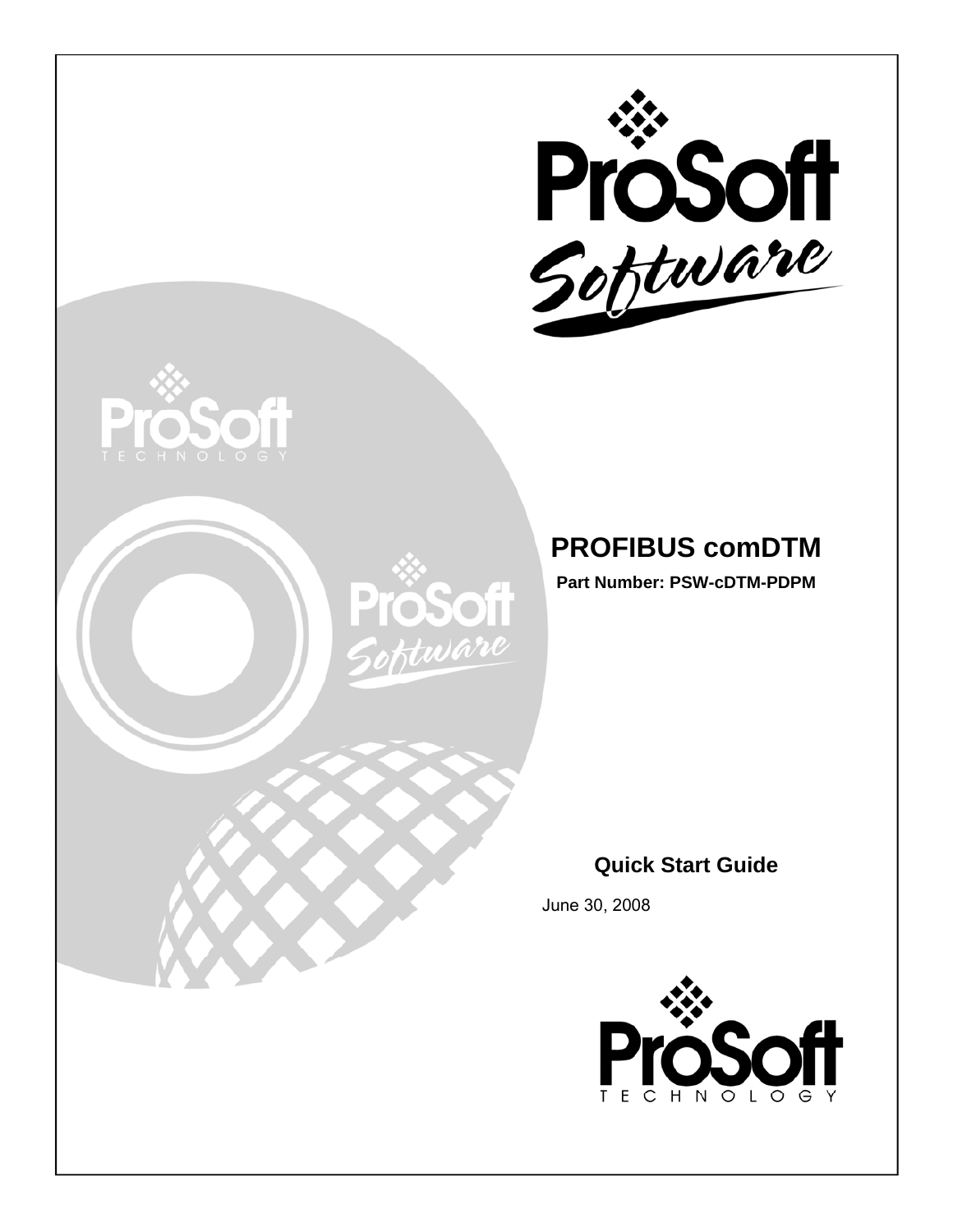## <span id="page-1-0"></span>**Please Read This Notice**

The use and configuration of this software requires a reasonable working knowledge of the involved protocols and the application in which they are to be used. For this reason, it is important that those responsible for implementation satisfy themselves that the combination will meet the needs of the application without exposing personnel or equipment to unsafe or inappropriate working conditions.

This manual is provided to assist the user. Every attempt has been made to assure that the information provided is accurate and a true reflection of the product's functionality. In order to assure a complete understanding of the operation of the product, the user should read all applicable ProSoft documentation on the operation of the module and protocol driver.

Under no conditions will ProSoft Technology, Inc. be responsible or liable for indirect or consequential damages resulting from the use or application of the product. Reproduction of the contents of this manual, in whole or in part, without written permission from ProSoft Technology, Inc. is prohibited.

Information in this manual is subject to change without notice and does not represent a commitment on the part of ProSoft Technology, Inc. Improvements and/or changes in this manual or the product may be made at any time. These changes will be made periodically to correct technical inaccuracies or typographical errors.

#### <span id="page-1-1"></span>**Your Feedback Please**

We always want you to feel that you made the right decision to use our products. If you have suggestions, comments, compliments or complaints about the product, documentation or support, please write or call us.

**ProSoft Technology**  1675 Chester Avenue, Fourth Floor Bakersfield, CA 93301 +1 (661) 716-5100 +1 (661) 716-5101 (Fax) http://www.prosoft-technology.com

Copyright © ProSoft Technology, Inc. 2000 - 2008. All Rights Reserved.

PROFIBUS comDTM Quick Start Guide June 30, 2008 PSFT.PROFIBUS DP..UM.08.06.30

ProSoft Technology ®, ProLinx ®, inRAx ®, ProTalk® and RadioLinx ® are Registered Trademarks of ProSoft Technology, Inc.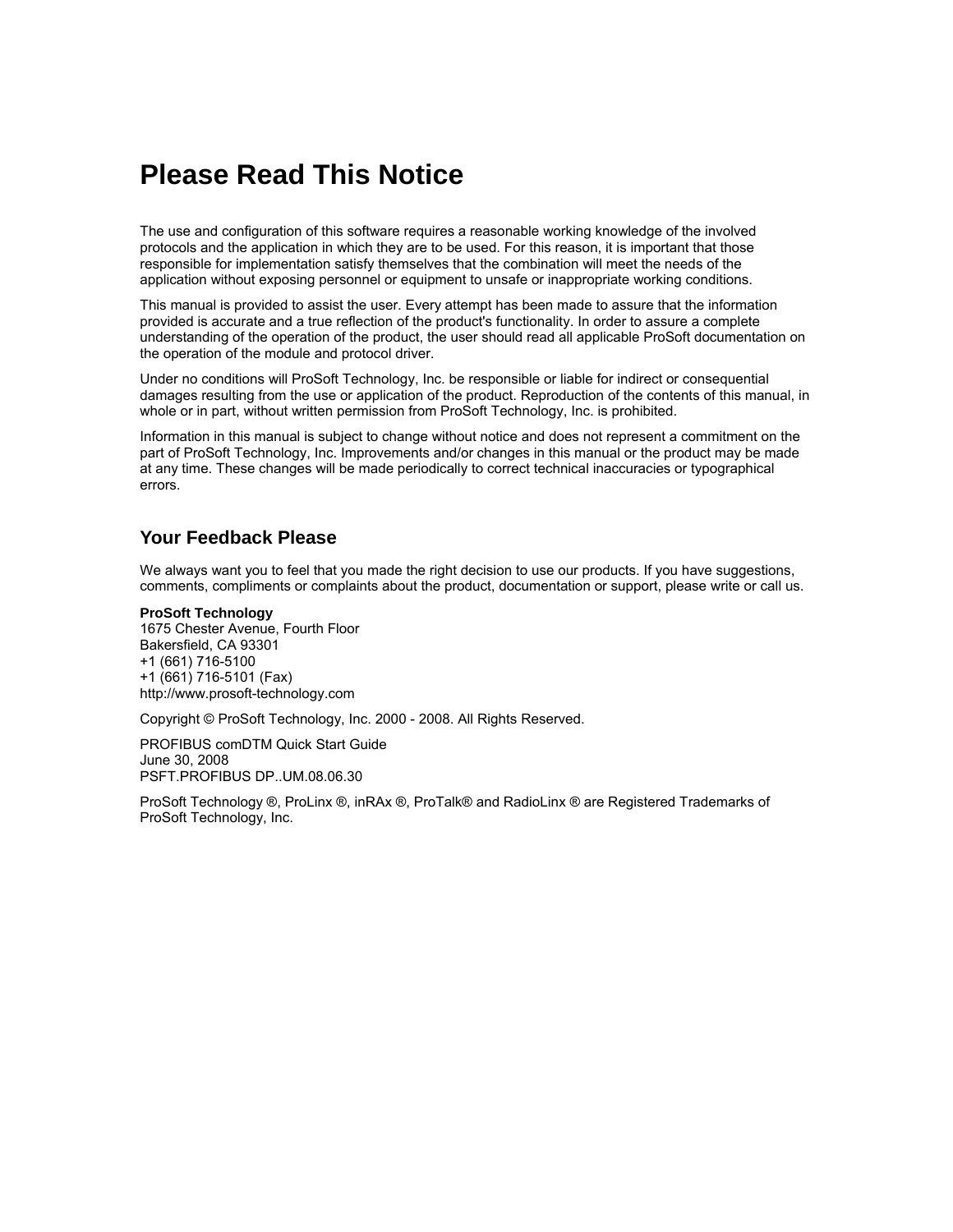# **Contents**

| 1            |              |                                                                   |  |  |  |  |
|--------------|--------------|-------------------------------------------------------------------|--|--|--|--|
|              | 1.1          |                                                                   |  |  |  |  |
|              | 1.2          |                                                                   |  |  |  |  |
| $\mathbf{2}$ |              |                                                                   |  |  |  |  |
|              | 2.1          |                                                                   |  |  |  |  |
|              | 2.2          |                                                                   |  |  |  |  |
| 3            |              |                                                                   |  |  |  |  |
| 4            |              |                                                                   |  |  |  |  |
|              | 4.1          |                                                                   |  |  |  |  |
|              | 4.2          |                                                                   |  |  |  |  |
|              | 4.3          |                                                                   |  |  |  |  |
| 5            |              | <b>VERIFYING THE COMDTM VERSION AND COMDTM INSTALL VERSION 25</b> |  |  |  |  |
|              | 5.1          |                                                                   |  |  |  |  |
| 6            |              |                                                                   |  |  |  |  |
|              | 6.1          |                                                                   |  |  |  |  |
|              | 6.2          |                                                                   |  |  |  |  |
|              | 6.3          |                                                                   |  |  |  |  |
|              | <b>INDEX</b> |                                                                   |  |  |  |  |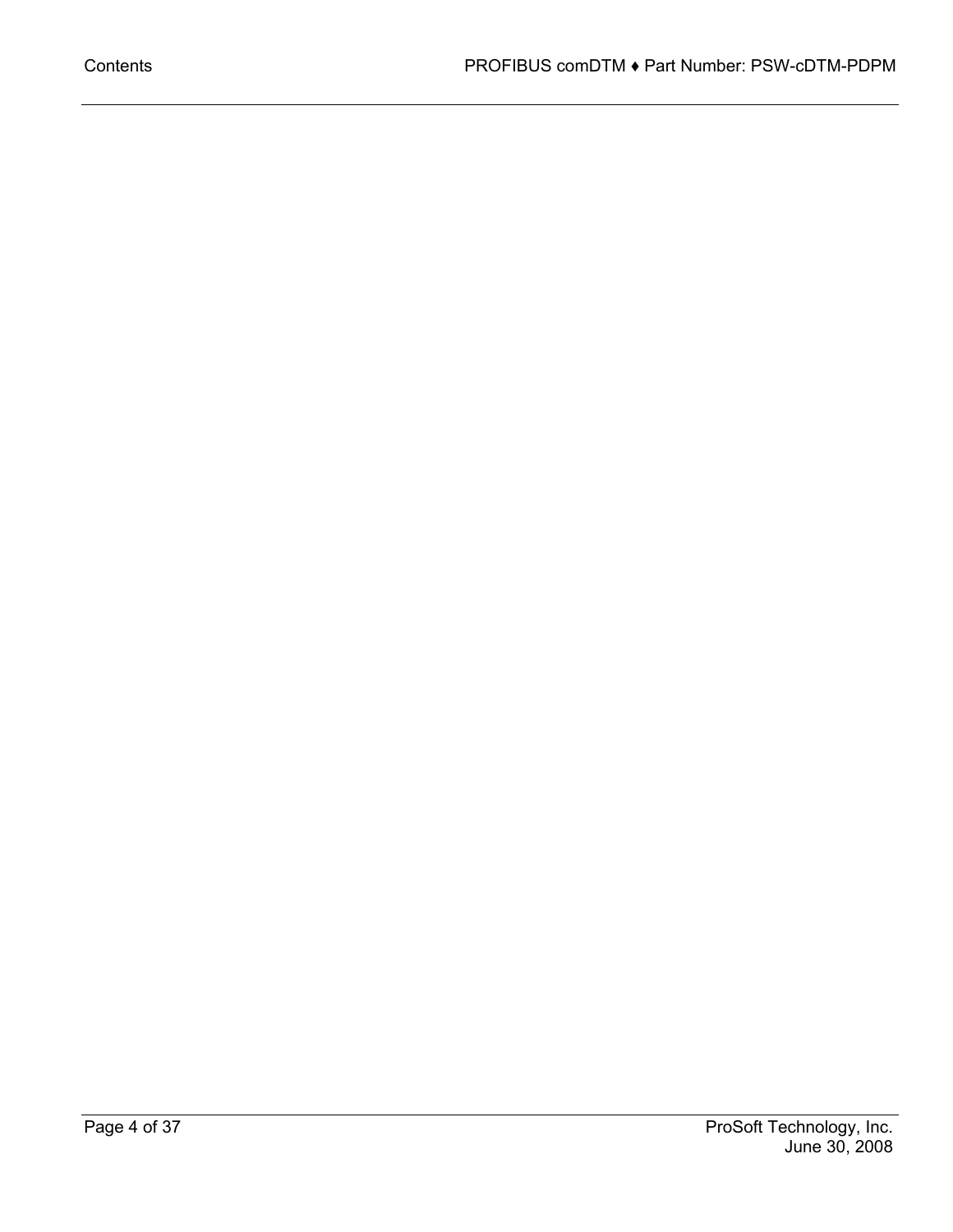# <span id="page-4-0"></span>**1 About PROFIBUS comDTM**

#### *In This Chapter*

- [ProSoft Technology product availability](#page-4-1) ..................................................[5](#page-4-1)
- [Introduction.](#page-5-0).............................................................................................[6](#page-5-0)

DTM (Device Type Manager) is a standard way to provide all necessary data and functionality for a communication device, for example a PROFIBUS DP card. This technology is similar to the way Microsoft Windows supports printer drivers supplied by manufacturers and available to any Windows application, rather than requiring a custom printer driver for each specific application.

PROFIBUS comDTM, distributed by ProSoft Technology, is a DTM for the PTQ-PDPMV1 and MVI series PDPMV1 modules. Configuration is available through Ethernet for the PTQ-PDPMV1, and through RS-232 serial for the MVI series PDPMV1 modules. Ethernet configuration is also available through the CIPConnect™ feature for the MVI56-PDPMV1 modules (see Note), with the addition of the 1756-ENBT module installed in the same ControlLogix rack.

PROFIBUS comDTM allows configuration tools, instruments and communication devices on a field network to recognize and use the module's capabilities.

|                | <b>Serial</b>     | Ethernet                   |                      |  |
|----------------|-------------------|----------------------------|----------------------|--|
| Product        | Local RS-232 Port | <b>Local Ethernet Port</b> | <b>1756 ENBT</b>     |  |
| MVI56-PDPMV1   | Supported         |                            | Supported (see note) |  |
| MVI69-PDPMV1   | Supported         |                            |                      |  |
| PTO-PDPMV1     |                   | Supported                  |                      |  |
| ProLinx PDPMV1 |                   | Supported                  |                      |  |

**Communication Channels Supported** 

**Note:** MVI56-PDPMV1 requires firmware version 1.28.000 or later to support CIPconnect™ ENABLED PC programs (1756-ENBT support). The 1756-ENBT card must be located in the same rack as the MVI56-PDPMV1 (bridging through different racks is not supported). This functionality requires comDTM version 1.0.1.5 with install version 1.01.0003. For information on how to check the comDTM version and install version, refer to Verifying the comDTM Version and comDTM Install Version (page [25\)](#page-24-0).

## **1.1 ProSoft Technology product availability**

<span id="page-4-1"></span>

| <b>Part Number</b> | <b>Description</b>                           |
|--------------------|----------------------------------------------|
| PSW-cDTM-PDPM      | PROFIBUS DPV1 master comDTM software gateway |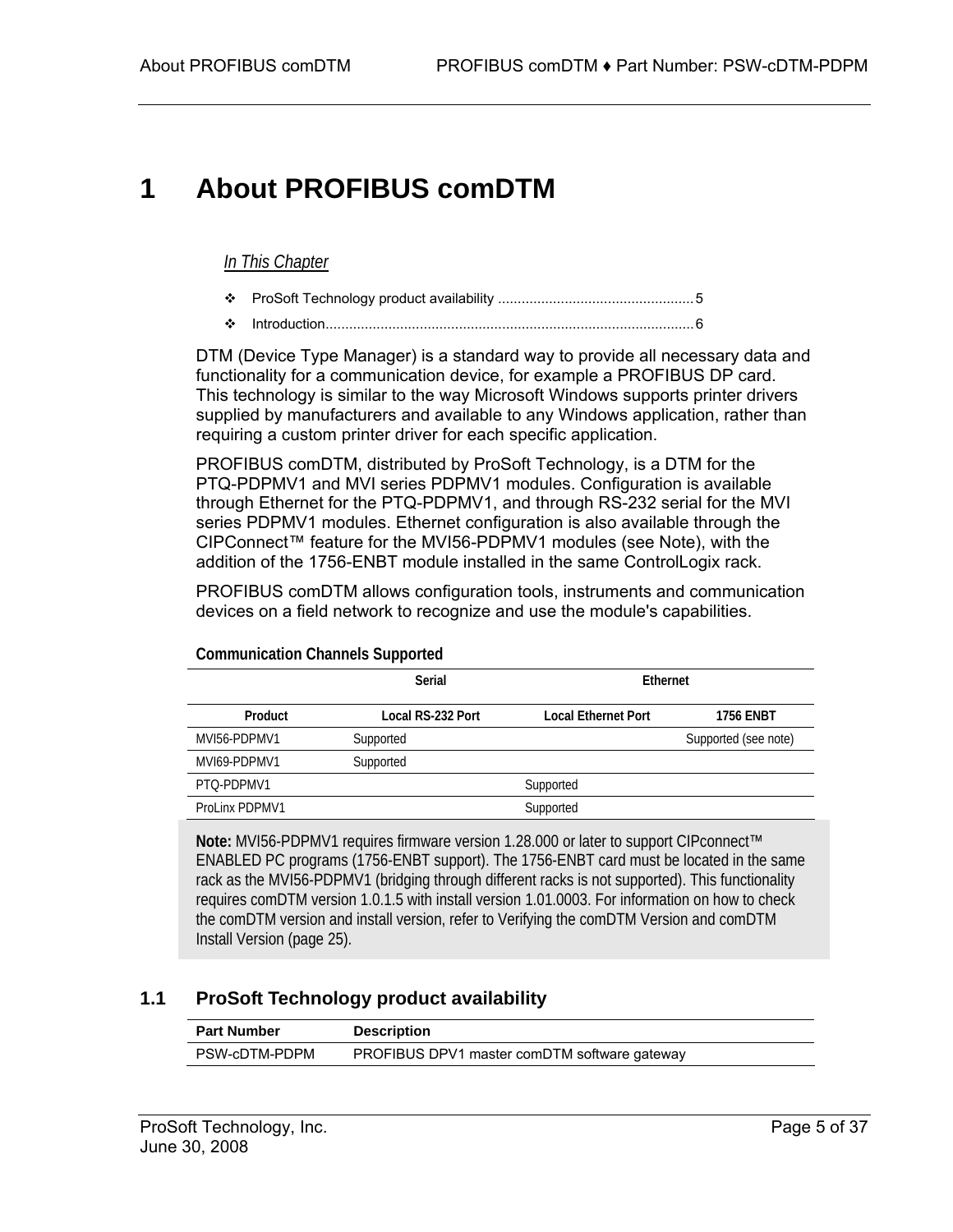## **1.2 Introduction**

## <span id="page-5-0"></span>*1.2.1 Why use PROFIBUS comDTM?*

Customers from around the world have different machines, fieldbusses, and other end-user equipment. Each is equipped with the field bus requested by their end-user. Since there are so many variations, the automation solution in their standard machine ends up being different from case to case.

This means that service engineers need to have different configuration tools for every fieldbus. Or maybe even one for every device. You want one, but the reality is you have many. This is where PROFIBUS comDTM can help with configuring and communicating with different networks, different products and different suppliers.

## *1.2.2 What is FDT?*

FDT (Field Device Tool) is the specification for software interfaces for the integration of field devices, drives, and controls in engineering and configuration tools. FDT is manufacturer independent and allows the user trouble-free parameterization and configuration of his specific processing system.

FDT technology standardizes the communication interface between field devices and systems. The key feature is its independence from the communication protocol and the software environment of either the device or the host system. FDT allows any device to be accessed from any host through any protocol.

The FDT container implements the FDT specification. It serves as an interface between FDT and a superior application. It uses the DTMs to gain access to the devices. FDT frame application is an engineering or configuration tool which has and FDT container.

FDT technology comprises three key components: the Frame Application, Device DTMs, and Communication DTMs.

- The DTM (Device Type Manager) is used for the configuration and maintenance of field devices, drives etc. It is only functional with an FDT container.
- The FDT container implements the FDT specification. It serves as interface between FDT and a superior application. It uses the DTMs to gain access to devices.
- FDT frame application is an engineering or configuration tool which has an FDT container. The user interface of the DTMs is displayed here.

To better understand the functionality of these components, consider the analogy of the Internet - a standard web browser allows users to view countless web pages created by many content providers. The host system supplier typically creates the Frame Application, just as Microsoft supplies the Internet Explorer web browser. Just as a web browser opens a web page that contains code from the company that makes the web page, an FDT frame opens the Device DTM, which is the plug-in software from the device vendor.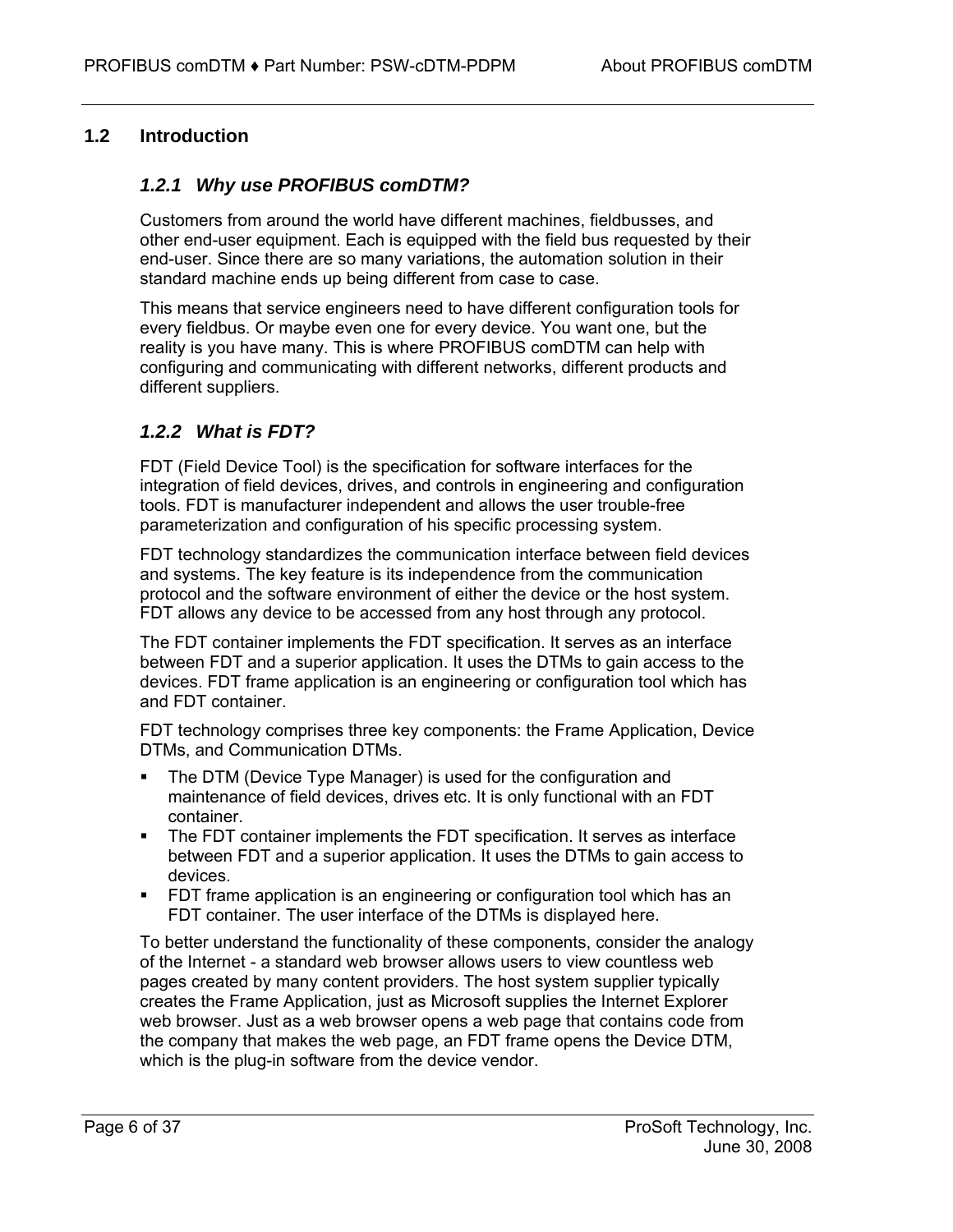Similar to a web browser, the Frame Application has menu bars, toolbars, and a navigation tree. Visually, the frame application surrounds the device vendor's DTM. Like opening a web page from a 'favorites' navigation tree, a user can navigate down a tree that lists the field device tags, click on one, and open the device vendor's DTM inside the frame. And, like web pages that let users interact with a reservation system or a shopping service, the Device DTMs let the user interact with the field device in a wide variety of ways. The Device DTM vendor can create a graphically rich user interface that does virtually anything possible in an advanced Windows PC-type interface. The third part of the technology, the Communication DTM, provides a standardized communication Application Process Interface (API) inside the PC, interfacing between the Device Vendor's DTM and the host system's specific driver that handles pass-through communications from the PC down to the fieldbus interface card.

The host system vendor supplies a Communication DTM (comDTM) for each supported fieldbus protocol. This ensures that the details of the PC, network, interface cards, and pass-through protocols of the host system, are transparent to the device vendor's DTM. This correlates back to the internet analogy where: the web page is transparent to the PC it's running in, the brand of the network interface card in the PC, or whether communication is DSL or broadband cable.

FDT technology complements and expands, existing device description languages. It does not replace but rather builds upon existing DDs.

In particular, FDT expands the capabilities of DD for complex devices. Device Description languages have limitations in the graphical representation of the device at the user interface and allow only a limited integration of special features. FDT/DTM removes these limitations.

Typical frame applications are

- **Pactware from The PACTware Consortium e.V. (freeware)**
- **FieldCare from Endress & Hauser**
- **Field Control from ABB**

#### *1.2.3 What is DTM?*

DTM (Device Type Manager) is a standard way to provide all necessary data and functionality for a communication device, for example a PROFIBUS DP card. This technology is similar to the way Microsoft Windows supports printer drivers supplied by manufacturers and available to any Windows application, rather than requiring a custom printer driver for each specific application.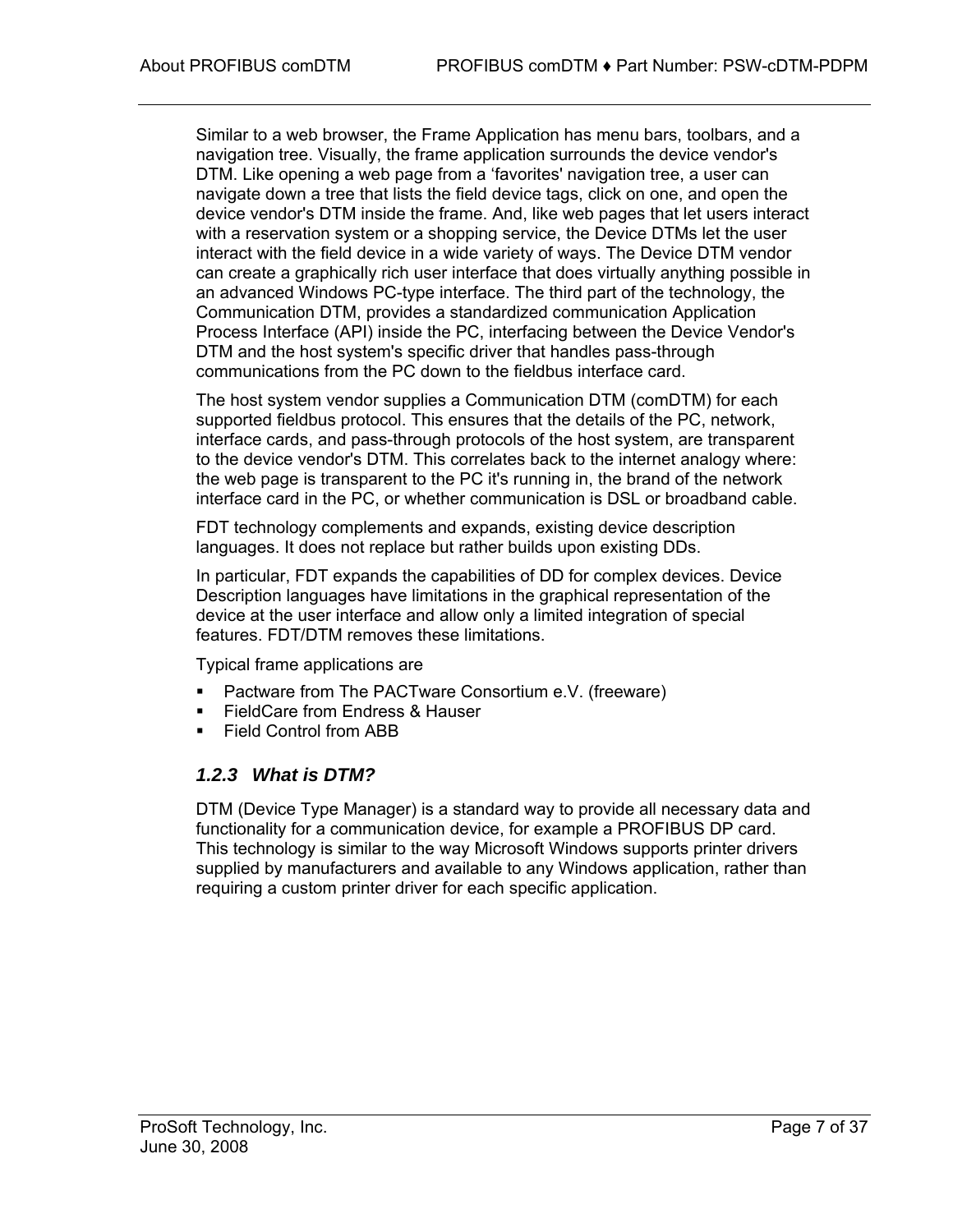PROFIBUS comDTM, distributed by ProSoft Technology, is a DTM for the PTQ and MVI series PDPMV1 modules, which allows configuration tools, instruments and communication devices on a field network to recognize and use the module's capabilities.



## *1.2.4 What is PROFIBUS?*

PROFIBUS (Process Field Bus) is a widely-used, open-standards protocol created by a consortium of European factory automation suppliers in 1989.

PROFIBUS is a master/slave protocol. The master establishes a connection to the remote slave. When the connection is established, the master sends the PROFIBUS commands to the slave.

PROFIBUS supports a variety of network types. The network type supported by the PTQ and MVI series PROFIBUS modules is PROFIBUS DP (Device Bus) version 1.0, which is designed for remote I/O systems, motor control centers, and variable speed drives.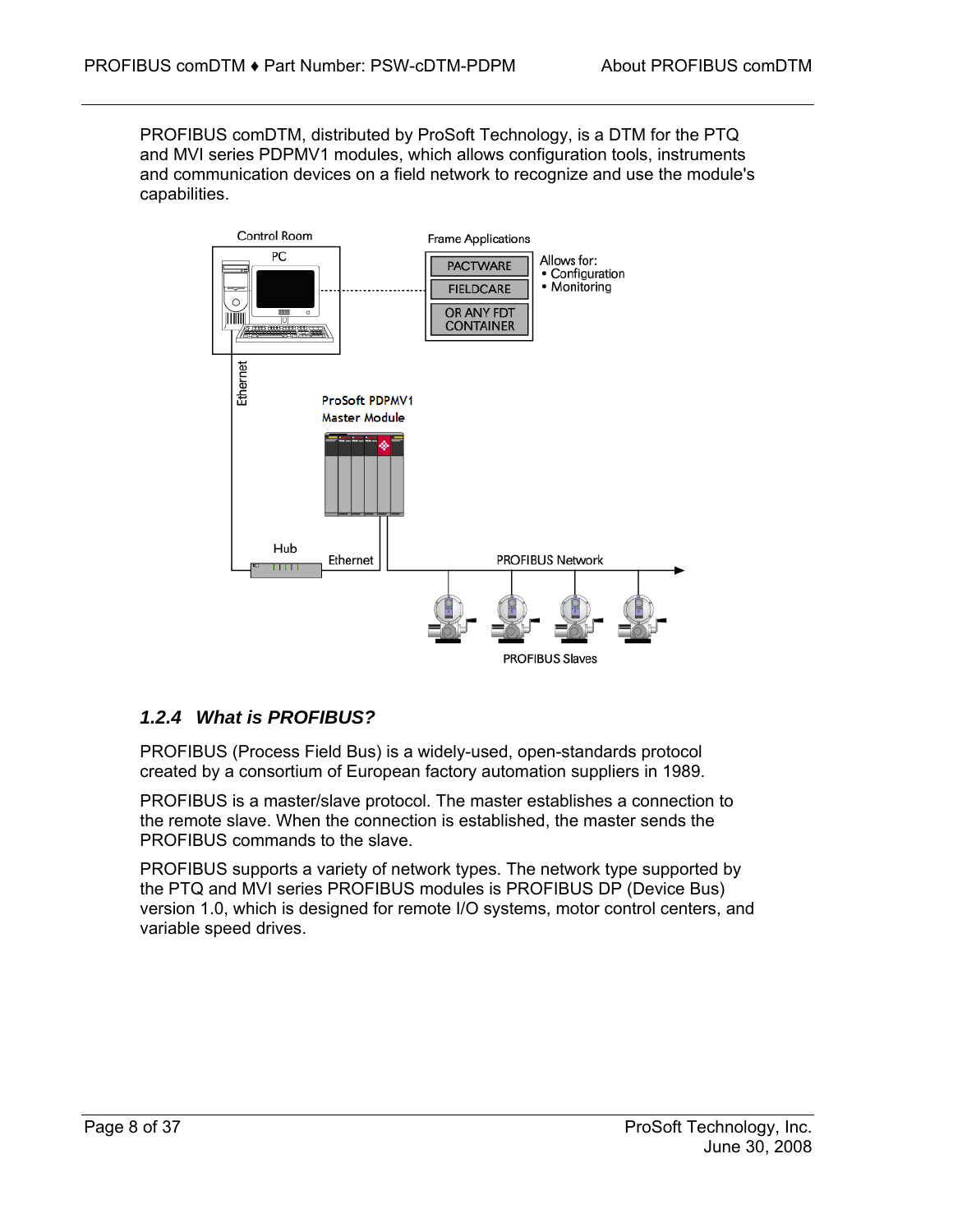# <span id="page-8-0"></span>**2 System Requirements**

#### *In This Chapter*

- [Hardware Requirements \(Recommended\).](#page-8-1).............................................[9](#page-8-1)
- [Software Requirements \(Minimum\).](#page-9-0)......................................................[10](#page-9-0)

Confirm that your system meets the following hardware and software requirements before you start the installation.

## **2.1 Hardware Requirements (Recommended)**

- <span id="page-8-1"></span>**Pentium 4 Processor rated for at least 2 GHz**
- 450 MB hard drive space for DTM Libraries
- Video card capable of 1024 X 768 resolution at 64k colors
- **Ethernet Network Interface Card (NIC)**
- **ProSoft Technology Profibus DPV1 Master module as follows:** 
	- o ProLinx PDPMV1 Ethernet only, serial port not supported
	- o PTQ-PDPMV1 Ethernet only, serial port not supported
	- o MVI series PDPMV1 RS232 serial
	- o MVI56-PDPMV1 (with 1756-ENBT for Ethernet support)

**Note for MVI series and PTQ Users:** The Ethernet connection implements UDP protocol, which dynamically allocates a random UDP port for every connection. This implementation limits the possibility of using most serial to Ethernet converters to access the MVI series PDPMV1 serial port through an Ethernet connection. Several Ethernet to serial converters require the configuration of a fixed UDP port, which is not available for the current implementation.

**Note for MVI56-PDPMV1 Users**: The Ethernet connection uses CIPconnect™ to communicate with the MVI56-PDPMV1 (firmware version 1.28.000 is CIPconnect™ enabled and is required for 1756-ENBT support). The 1756-ENBT card must be located in the same rack as the MVI56- PDPMV1 (bridging through different racks is not supported). This functionality requires comDTM version 1.0.1.5 with install version 1.01.0003. For information on how to check the comDTM version and install version, refer to Verifying the comDTM Version and comDTM Install Version (page [25\)](#page-24-0).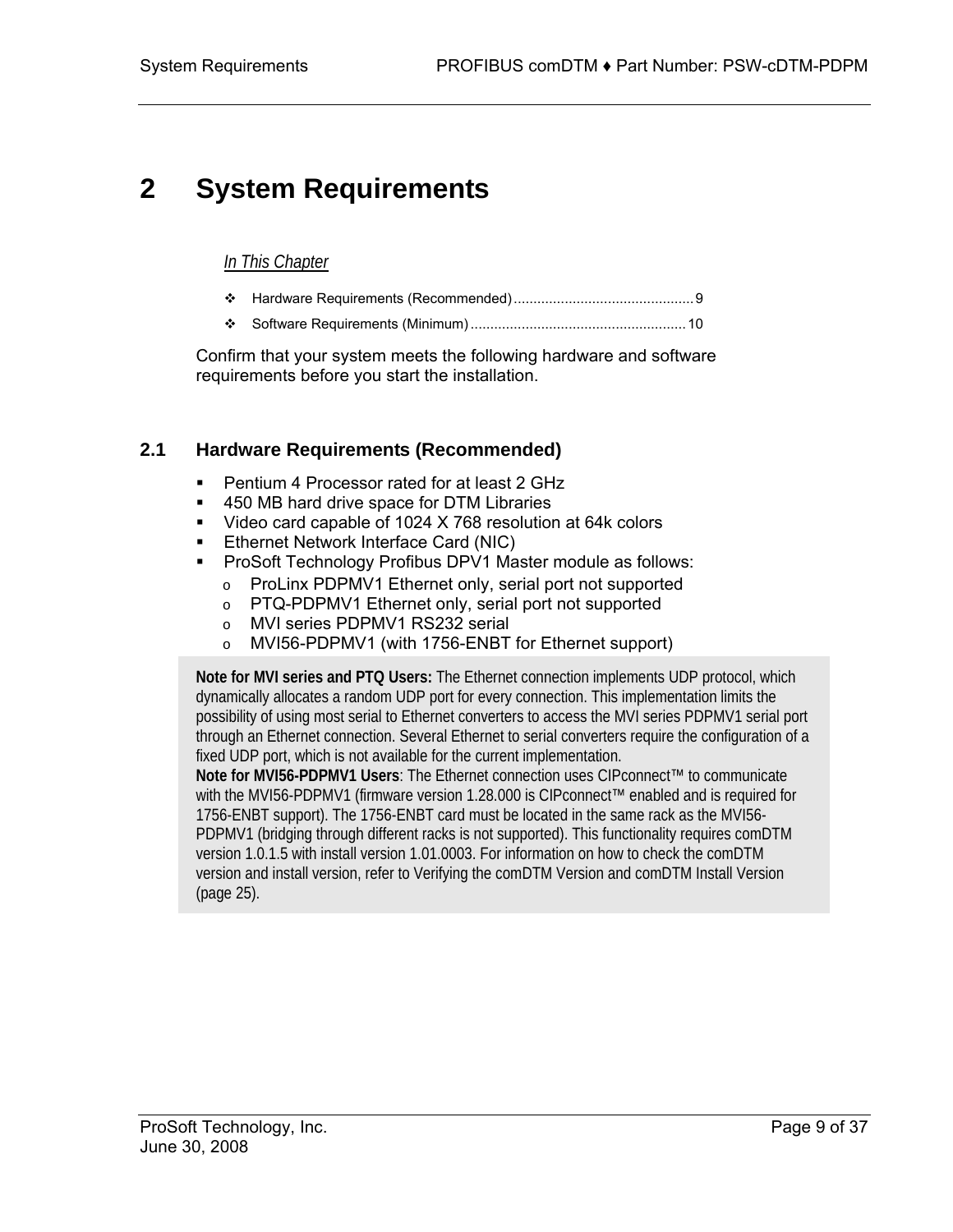## **2.2 Software Requirements (Minimum)**

- <span id="page-9-0"></span> Windows NT 4.0 Service Pack 6A, or Windows 2000 SP3 or Windows XP Professional SP2.
- **Microsoft Internet Explorer Version 6.0**
- FDT 1.2.1 compliant FDT frame application. Compatible applications include:
	- o PACTware
	- o FieldCare
	- o M&M fdtCONTAINER

Some FDT Containers require the following components:

- **KERG Microsoft Management Console**
- Adobe Acrobat Reader 5.0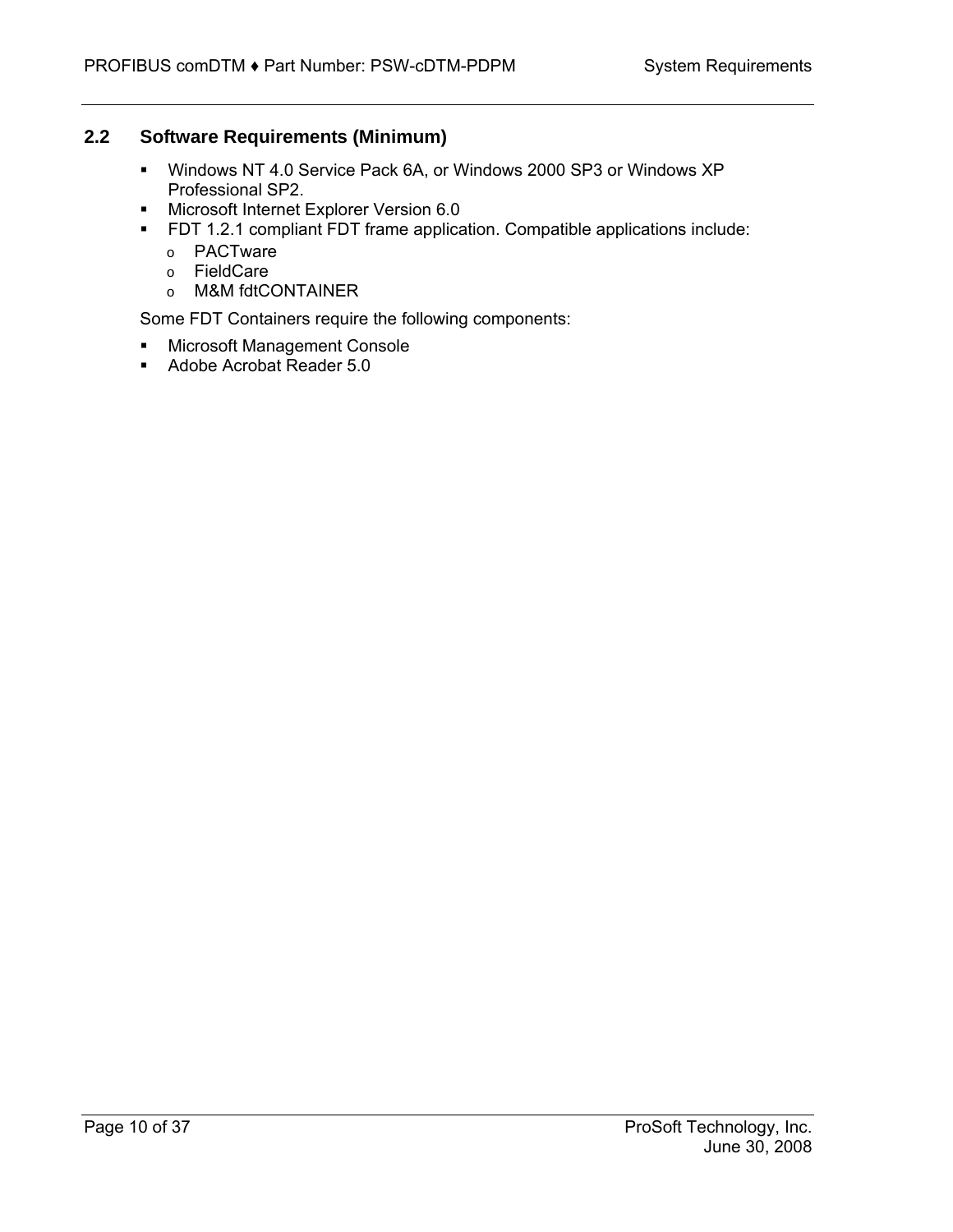# <span id="page-10-0"></span>**3 Installation**

**Important:** You must have "Administrator" rights on your computer to install this application. **Important:** Please open and read the release notes on the CD before starting the installation. The release notes are located in the root directory of the CD-ROM.

#### *To install comDTM:*

- **1** Insert the comDTM CD-ROM in an available CD-ROM drive in your computer.
- **2** On most computers, the installation program will start automatically within a few seconds. If the installation does not start automatically on your computer, click the Start button, choose Run, and then type explorer. Click OK to start Windows Explorer. In Windows Explorer, open the My Computer icon and navigate to the CD-ROM drive. Double-click the file "Setup.exe". This action starts the installation wizard.
- **3** Follow the instructions on the installation wizard to install the program.
- **4** Click **Finish** to complete the installation. If you are prompted to restart your computer, save your work in any applications that are running, close the applications, and allow the computer to restart.

**Note:** The CIPconnect™ components are installed with comDTM version 1.0.1.5 with install version 1.01.0003 and later. For information on how to check the comDTM version and install version, refer to Verifying the comDTM Version and comDTM Install Version (page [25\)](#page-24-0).

|                      | is ProSoft Technology COM-DTM - InstallShield Wizard<br><b>Destination Folder</b>                            |
|----------------------|--------------------------------------------------------------------------------------------------------------|
|                      | Click Next to install to this folder, or click Change to install to a different folder.                      |
|                      | Install ProSoft Technology COM-DTM to:<br>C:\Program Files\ProSoft Technology Inc\Profibus comDTM\<br>Change |
|                      |                                                                                                              |
|                      |                                                                                                              |
|                      |                                                                                                              |
| <b>InstallShield</b> |                                                                                                              |
|                      | $<$ Back<br>Cancel<br>Next >                                                                                 |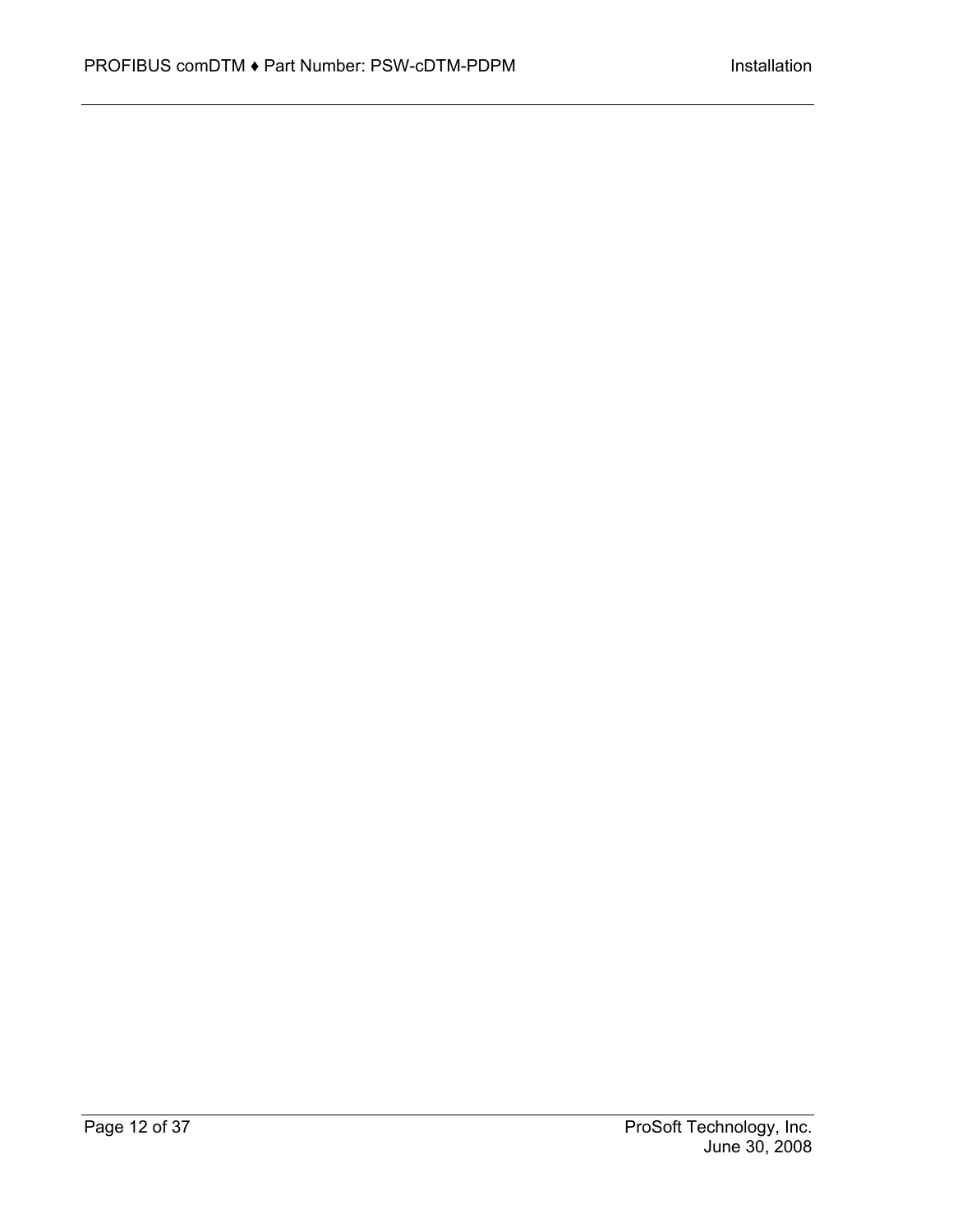# <span id="page-12-0"></span>**4 Quick Start**

#### *In This Chapter*

- [Starting FDT.](#page-12-1).........................................................................................[13](#page-12-1)
- \* [Connecting the comDTM to the master to establish communication.](#page-14-0).... 15
- [Using the CIPConnect Path Editor](#page-19-0) ........................................................[20](#page-19-0)

The following steps demonstrate how to start the FDT (Field Device Tool) program and configure the PROFIBUS comDTM.

The comDTM provides a Guided Tour section in the Online Help that explains the basic features and operation of the program. To open the online help, click the right mouse button on ProSoft Technology comDTM, and choose "Additional Functions - Online Help" from the shortcut menu.



## **4.1 Starting FDT**

- <span id="page-12-1"></span>**1** Start the FDT program and login as administrator. The following procedures use PACTware 3.0 software.
- **2** Update or refresh the device catalog. If PROFIBUS comDTM was installed successfully, ProSoft Technology will be listed in the Vendor Tab.

| <sup>161</sup> Device catalog                    |                                                   |          |                          | $-10x$      |
|--------------------------------------------------|---------------------------------------------------|----------|--------------------------|-------------|
| Codewrights GmbH<br>$\boxed{\frac{1}{\sqrt{2}}}$ | Prosoft Technology, Inc.\Driver                   |          |                          |             |
| ÷<br>Endress+Hauser                              | Device                                            | Protocol | Vendor                   | Group       |
| Ė<br>Endress+Hauser, Metso Automatio             | S Prosoft Technology comDTM                       |          | Prosoft Technology, Inc. | <b>FDT</b>  |
| MM<br>Prosoft Technology, Inc.                   |                                                   |          |                          |             |
| 드후 Driver                                        |                                                   |          |                          |             |
| Softing AG<br>里                                  |                                                   |          |                          |             |
| 中-53 VEGA Grieshaber KG                          |                                                   |          |                          |             |
|                                                  |                                                   |          |                          |             |
|                                                  |                                                   |          |                          |             |
|                                                  |                                                   |          |                          |             |
|                                                  |                                                   |          |                          |             |
|                                                  |                                                   |          |                          |             |
|                                                  |                                                   |          |                          |             |
|                                                  |                                                   |          |                          |             |
| $\lvert \cdot \rvert$<br>$\overline{ }$          |                                                   |          |                          |             |
| Group<br>Protocol<br>Type<br>Vendor              |                                                   |          |                          |             |
| Show all devices                                 |                                                   |          |                          |             |
|                                                  |                                                   |          |                          |             |
| Prosoft Technology, Inc. Driver                  | Prosoft Master Module with acyclic DP/V1-services |          |                          |             |
|                                                  |                                                   |          |                          |             |
|                                                  |                                                   |          | Update device catalog    | Info<br>Add |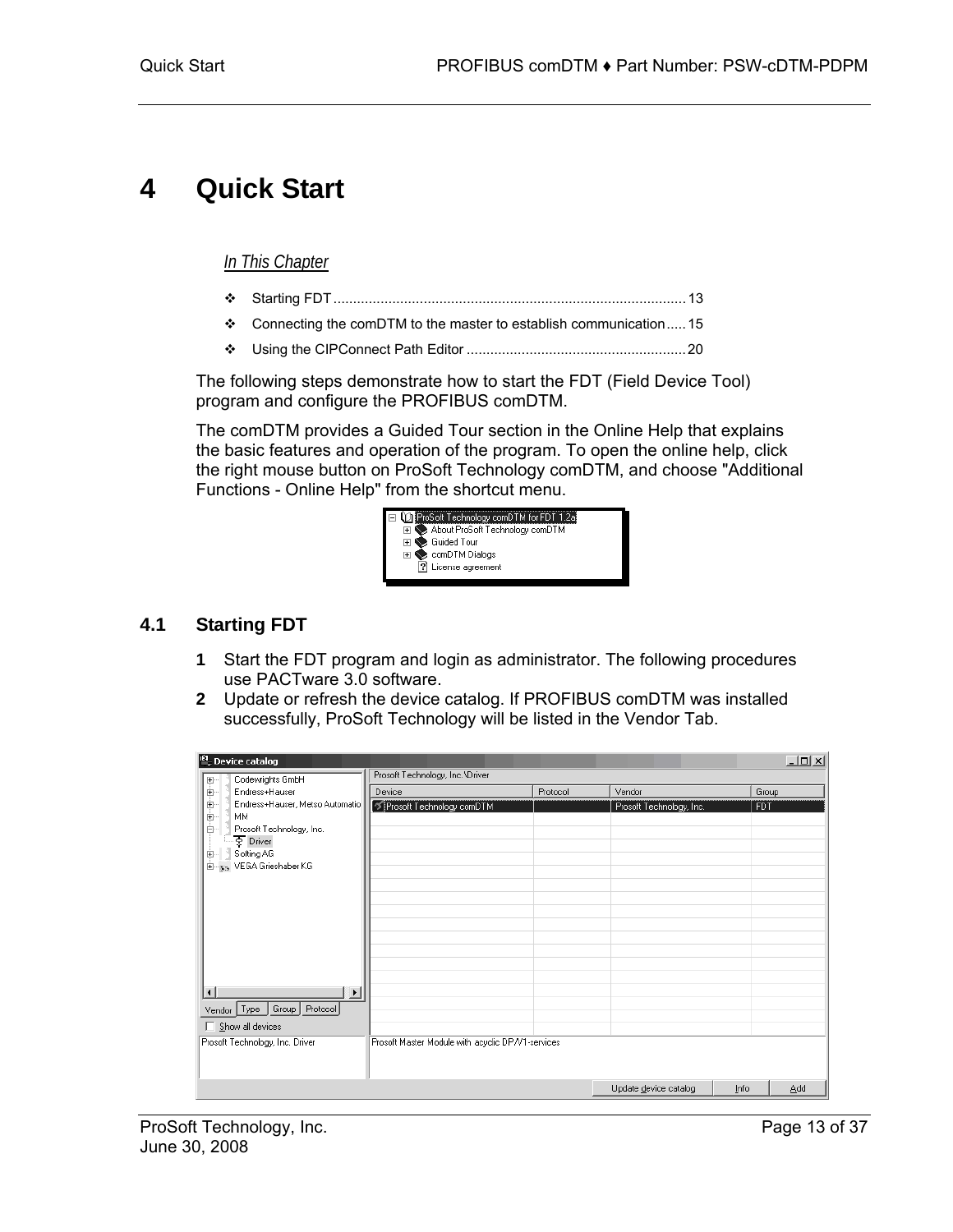- **3** Select the ProSoft Technology icon, and then click "Add"
- **4** Follow steps 1 through 3 to add any other manufacturer's device DTMs installed on your computer. Select the correct address for each device, and then click "Ok" to proceed.

| Name:    |                | Cerabar S / PMx 7x / PA / V03.00.10 |  |  |  |
|----------|----------------|-------------------------------------|--|--|--|
| Vendor   | Endress+Hauser |                                     |  |  |  |
| Version: | 1.5.67.90      |                                     |  |  |  |

**Note**: You must use the same PROFIBUS device address that you used when setting up the device.

| 进 HOST PC<br>El CI, ProSoft Technology comDTM>Prosoft Technology comDTM | <sup>12</sup> . Device catalog                                                                                   | Endress+Hauser/Davice                                                     |                              |                       | $-10x$       |
|-------------------------------------------------------------------------|------------------------------------------------------------------------------------------------------------------|---------------------------------------------------------------------------|------------------------------|-----------------------|--------------|
| [27] [*] <2>Deltabar 5 / xMD 7x / PA (103.00.10                         | Codewrights GmbH<br>×<br>Endwar-Hauser                                                                           | Device                                                                    | Protocol                     | Vendor                | Group        |
|                                                                         | ė<br>Device                                                                                                      | <b>ET Actuator Profile DTM</b>                                            | PROFIBUS DPV1 Enders+Hauser  |                       | Actuator     |
|                                                                         | e-                                                                                                               | Endeco+Hauser, Metop Automatio   (ET Cerabar S / PMx 7x / PA / V03.00.10) | PROFIBUS DPV1 Endeco+Hauset  |                       | Ришли        |
|                                                                         | <b>T</b> Diver                                                                                                   | CT Deltabar S / xMD 7x / PA / V03.00.10                                   | PROFIBUS_DPV1 Enders+Hauser  |                       | Pleasure:    |
|                                                                         | <b>Rid Gateway</b>                                                                                               | <b>CT Flow Profile DTM</b>                                                | PROFIBUS_DPV1 Endess+Hauset  |                       | Flow         |
|                                                                         | MM<br>ė-l                                                                                                        | <b>CT Level Profile DTM</b>                                               | PROFIBUS DPV1 Enders+Hauser  |                       | Level        |
|                                                                         | Prosoft Technology, Inc.<br>ė.<br><sup>T</sup> Driver                                                            | LCT Precrues Profile DTM                                                  | PROFIBUS DPV1 Endess+Hauser  |                       | Passage      |
|                                                                         | B- Saling AG                                                                                                     | ET Promag / 53 / DP / V2.00.01 V2.02                                      | PROFIBUS_DPV1 Enders+Hauser  |                       | Flow         |
|                                                                         | E- No. VEGA Griechsber KG                                                                                        | CT Promag / 53 / DP / V2.03.00                                            | PROFIBUS_DPV1 Endests+Hauset |                       | Flow         |
|                                                                         |                                                                                                                  | <b>CT</b> Temperature Profile DTM                                         | PROFIBUS DPV1 Enders+Hauser  |                       | Temperature  |
|                                                                         | $\vert \cdot \vert$<br>$\mathbf{H}$<br>Vendor Type Group Protocol<br>Show all devices<br>Endnes-Hauser Device(s) | " <pa 0101="" 11="" 1542="">."<br/>"DEVICE_MAN_ID:17."</pa>               |                              |                       |              |
|                                                                         |                                                                                                                  | "DEVICE" D: Delabar S."<br>"SOFTWARE_REVISION_LIST::03.00.10,""           |                              | Update gevice catalog | 681<br>Info. |
|                                                                         |                                                                                                                  |                                                                           |                              |                       |              |
|                                                                         |                                                                                                                  | <b>PACT</b> ware                                                          |                              |                       |              |
|                                                                         |                                                                                                                  |                                                                           |                              |                       |              |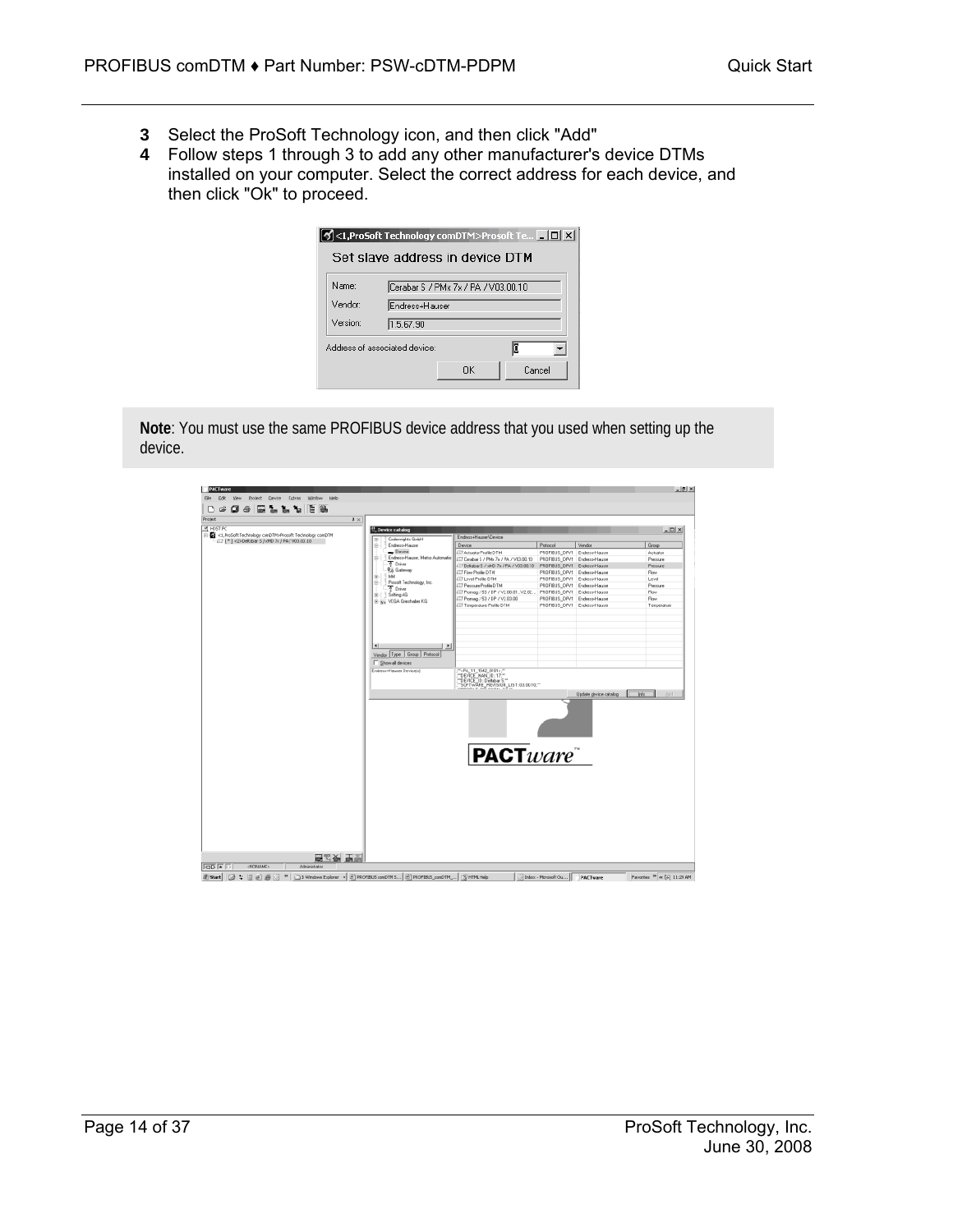#### **4.2 Connecting the comDTM to the master to establish communication**

<span id="page-14-0"></span>**Note:** The features described in this section require the current version of PROFIBUS comDTM. You can always download the newest version from http://www.prosoft-technology.com.

- **1** From the Windows Start button, navigate to Programs -> ProSoft Technology, and then choose ProSoft Transport Path Editor.
- **2** If you have not created a communication path, click the **Add** button. If you have already created a path, skip this procedure and go to step 7.

|        | Transport Path Editor                                |                       |                |         |           |    | $\vert x \vert$ |
|--------|------------------------------------------------------|-----------------------|----------------|---------|-----------|----|-----------------|
| Serial |                                                      | Ethernet   CIPConnect |                |         |           |    |                 |
|        | PathId                                               | Path Name             |                |         | Comm Port |    |                 |
|        |                                                      |                       |                |         |           |    |                 |
|        |                                                      |                       |                |         |           |    |                 |
|        |                                                      |                       |                |         |           |    |                 |
|        |                                                      |                       |                |         |           |    |                 |
|        |                                                      |                       |                |         |           |    |                 |
|        |                                                      |                       |                |         |           |    |                 |
|        |                                                      |                       |                |         |           |    |                 |
|        |                                                      |                       |                |         |           |    |                 |
|        |                                                      |                       |                |         |           |    |                 |
|        |                                                      |                       |                |         |           |    |                 |
|        | $\overline{\Box}$ Add $\overline{\Box}$<br><u> ^</u> | Delete                | Selected Path: | $\circ$ |           | OK | Cancel          |

**3** For PTQ-PDPMV1 and Prolinx-PDPMV1 Users - select the Ethernet tab, and enter the IP Address of the module. Enter a descriptive path name.

**Note:** Do not include the underscore ( \_ ) for the path name.

| Serial | Transport Path Editor | Ethernet   CIPConnect                      |               | $\vert x \vert$ |
|--------|-----------------------|--------------------------------------------|---------------|-----------------|
|        | PathId                | Path Name                                  | IP Address    |                 |
| ✓      | $1\,$                 | PathName                                   | 192.168.0.100 |                 |
|        |                       |                                            |               |                 |
|        |                       |                                            |               |                 |
|        |                       |                                            |               |                 |
|        |                       |                                            |               |                 |
|        |                       |                                            |               |                 |
|        | Add                   | $\overline{1}$<br>Delete<br>Selected Path: |               | Cancel<br>OK    |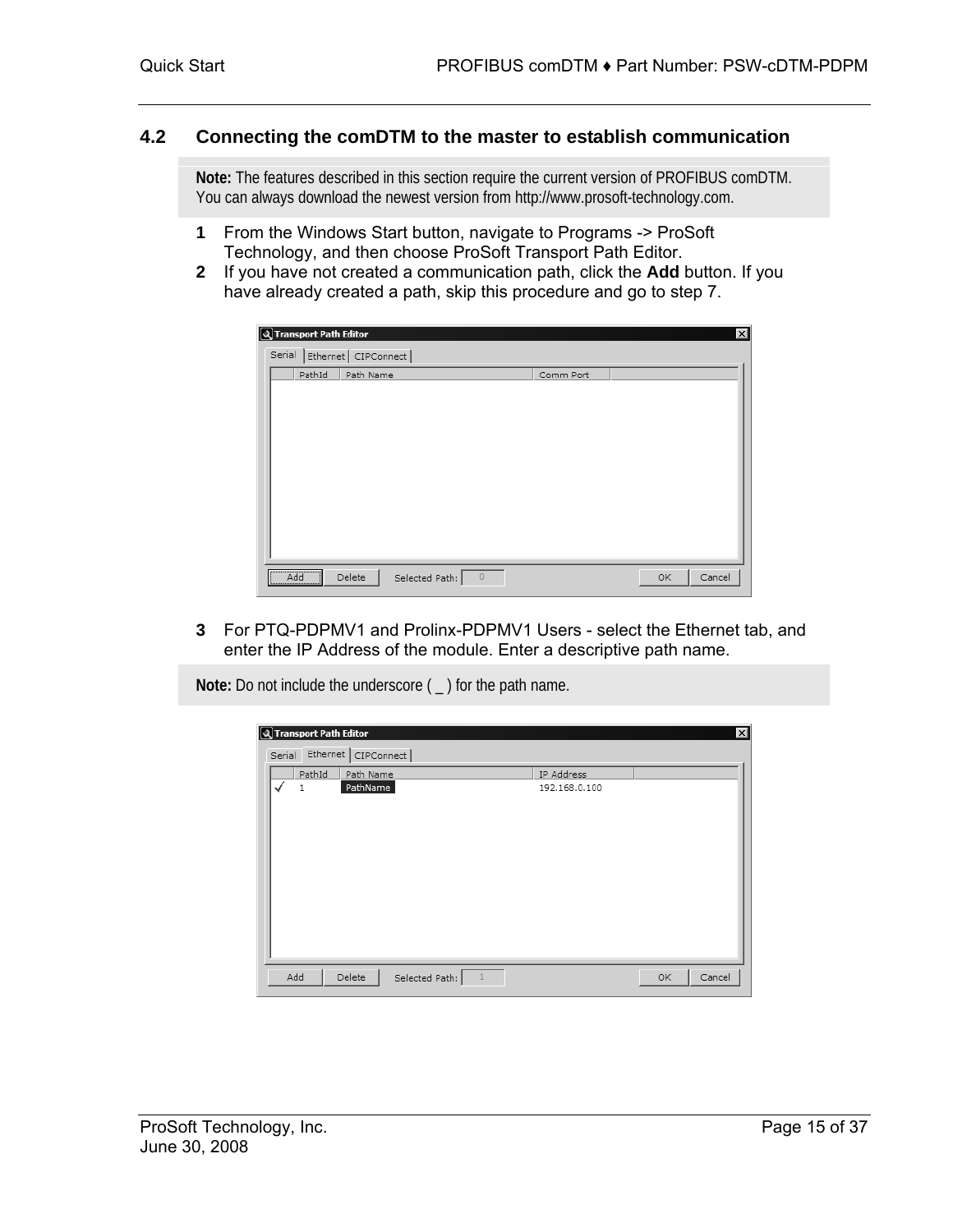For MVI-PDPMV1 Users - select the Serial tab and enter the COM port number on your PC connected to the module. Enter a descriptive path name.

|              | Transport Path Editor |                               |           | $\vert x \vert$ |
|--------------|-----------------------|-------------------------------|-----------|-----------------|
| Serial       |                       | Ethernet   CIPConnect         |           |                 |
|              | PathId                | Path Name                     | Comm Port |                 |
| $\checkmark$ | 3                     | PathName                      | COM1      |                 |
|              | Add                   | 3<br>Delete<br>Selected Path: |           | Cancel<br>OK    |

For MVI56-PDPMV1 users with CIPconnect™ - select the CIPconnect tab, and then click the **Add** button.

| Transport Path Editor<br>$\vert x \vert$<br>Serial Ethernet CIPConnect |                          |                       |                |                |                                            |    |        |  |
|------------------------------------------------------------------------|--------------------------|-----------------------|----------------|----------------|--------------------------------------------|----|--------|--|
| ✓                                                                      | PathId<br>$\overline{2}$ | Path Name<br>PathName |                |                | CIPConnect Path<br>t:192.168.0.100,p:1,s:3 |    |        |  |
|                                                                        | Add                      | Delete                | Selected Path: | $\overline{2}$ | CIPconnect Path Edit                       | OK | Cancel |  |

Click the CIPconnect Path Edit button to define the path for this application.

The CIPconnect Path Editor allows the configuration of the path between your PC and the MVI56-PDPMV1. The CIPconnect feature allows the comDTM to access the MVI56-PDPMV1 module through a 1756-ENBT communication card using an Ethernet path.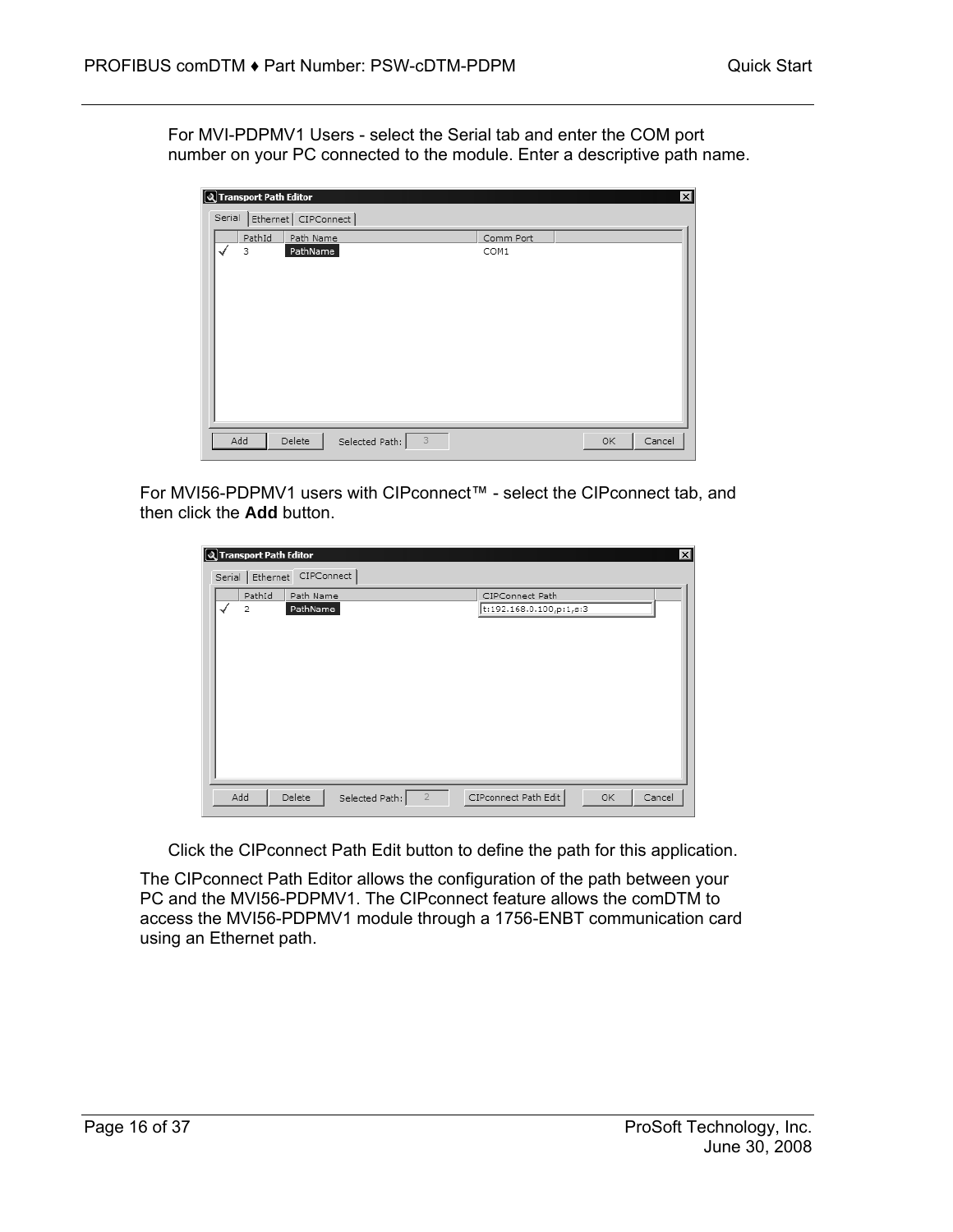For the following example the PC will be connected through Ethernet to a 1756- ENBT communication card (IP=192.168.0.100) and the MVI56-PDPMV1 card is located in slot 3 of the same rack.

|    | <b>CIPconnect Path Editor</b> | DConnect"  path editor      |                               |                    | $\vert x \vert$                   |
|----|-------------------------------|-----------------------------|-------------------------------|--------------------|-----------------------------------|
| No | Source Module                 | Source Module IP<br>Address | Source Module Node<br>Address | Destination Module | Destination Module<br>Slot Number |
| 1  | 1756-ENBT                     | 192.168.0.100               |                               | MVI56-Module       | $\overline{\phantom{a}}$<br>3     |
|    |                               |                             |                               |                    |                                   |
|    | t:192.168.0.100,p:1,s:3       | Add Rack<br>OK              | Delete Rack<br>Cancel         | Construct CIP Path |                                   |

The CIPConnect feature also supports applications where the MVI56-PDPMV1 module is not located in the same rack as the 1756-ENBT communication card connected to your PC. The CIPconnect can route the access through Ethernet/IP or ControlNet networks. For further information on this topic please refer to Using the CIPConnect Path Editor (page [20\)](#page-19-0).

**Note:** CIPconnect™ is available for MVI56-PDPMV1 firmware version 1.28.000 (or later). This functionality requires comDTM version 1.0.1.5 with install version 1.01.0003 (or later). The access for remote rack applications is supported for comDTM version 1.0.1.5 with install version 1.02.0001 (or later). For information on how to check the comDTM version and install version, refer to Verifying the comDTM Version and comDTM Install Version (page [25\)](#page-24-0).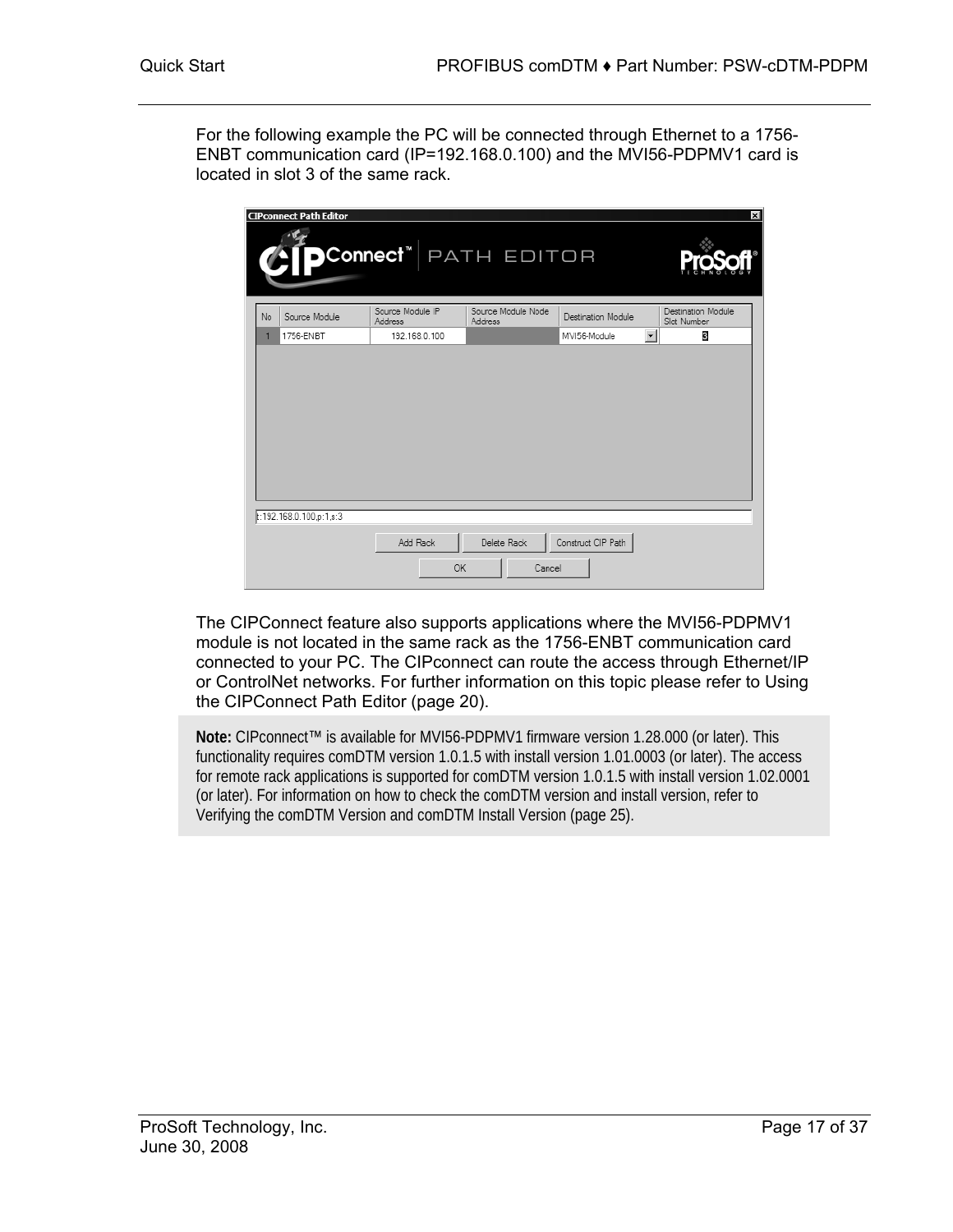**1** When you have configured the communication path, click the OK button to confirm. The communication path will be displayed at the top grid panel as follows:

|   | Transport Path Editor |                            |                |                |                                |           | $\vert x \vert$ |
|---|-----------------------|----------------------------|----------------|----------------|--------------------------------|-----------|-----------------|
|   |                       | Serial Ethernet CIPConnect |                |                |                                |           |                 |
|   | PathId                | Path Name                  |                |                | CIPConnect Path                |           |                 |
| ✓ | 2                     | PathName                   |                |                | [t: 192.168.0.100, p: 1, s: 3] |           |                 |
|   |                       |                            |                |                |                                |           |                 |
|   |                       |                            |                |                |                                |           |                 |
|   |                       |                            |                |                |                                |           |                 |
|   |                       |                            |                |                |                                |           |                 |
|   |                       |                            |                |                |                                |           |                 |
|   |                       |                            |                |                |                                |           |                 |
|   |                       |                            |                |                |                                |           |                 |
|   |                       |                            |                |                |                                |           |                 |
|   |                       |                            |                |                |                                |           |                 |
|   | Add                   | Delete                     | Selected Path: | $\overline{2}$ | CIPconnect Path Edit           | <b>OK</b> | Cancel          |
|   |                       |                            |                |                |                                |           |                 |

**2** Click the OK button to exit the configuration window:

|   | Transport Path Editor    | Serial Ethernet CIPConnect |                |                |                                            |           | $\vert x \vert$ |
|---|--------------------------|----------------------------|----------------|----------------|--------------------------------------------|-----------|-----------------|
| ✓ | PathId<br>$\overline{2}$ | Path Name<br>PathName      |                |                | CIPConnect Path<br>t:192.168.0.100,p:1,s:3 |           |                 |
|   |                          |                            |                |                |                                            |           |                 |
|   |                          |                            |                |                |                                            |           |                 |
|   |                          |                            |                |                |                                            |           |                 |
|   | Add                      | Delete                     | Selected Path: | $\overline{2}$ | CIPconnect Path Edit                       | <b>OK</b> | Cancel          |

**3** Select the comDTM icon and click the right mouse button to open a shortcut menu. On the shortcut menu, choose "Connect". If the connection is successful, the icon will be highlighted, as shown in the following illustration:

| <b>HOST PC</b>                                           |  |
|----------------------------------------------------------|--|
| $\blacksquare$ <1,PTQ-PDPMV1>Prosoft Technology comDTM # |  |
|                                                          |  |
| <b>E</b> [#] [*] <2>Cerabar S / PMx 7x / PA / V03.00.10  |  |
|                                                          |  |
|                                                          |  |
|                                                          |  |
|                                                          |  |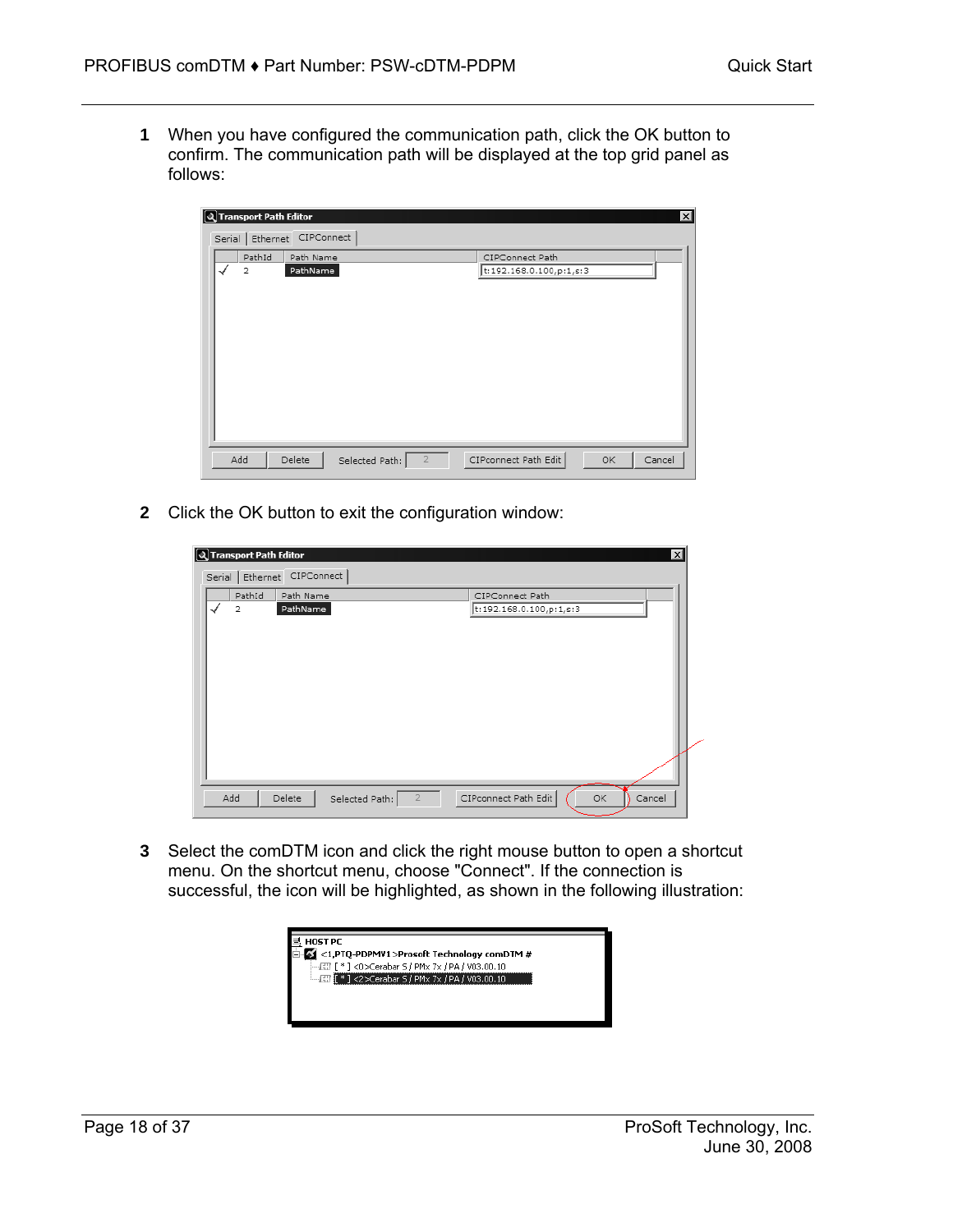When the comDTM is connected with the master, PACTware indicates the connection master by displaying a green plug in the status bar.



This completes the installation and Quick Start Guide for the ProSoft Technology PROFIBUS comDTM. Refer to the online help and documentation additional information on each DTM component you have installed and configured.

To open the comDTM the help file, select the comDTM object and click the right mouse button to open a shortcut menu. On the shortcut menu, choose "Additional Functions", then "Online Help" and then open the "Guided Tour" icon. Use the navigation buttons in each help page to view the help topics.



Refer to the documentation and online help for your FDT frame program for specific FDT frame instructions.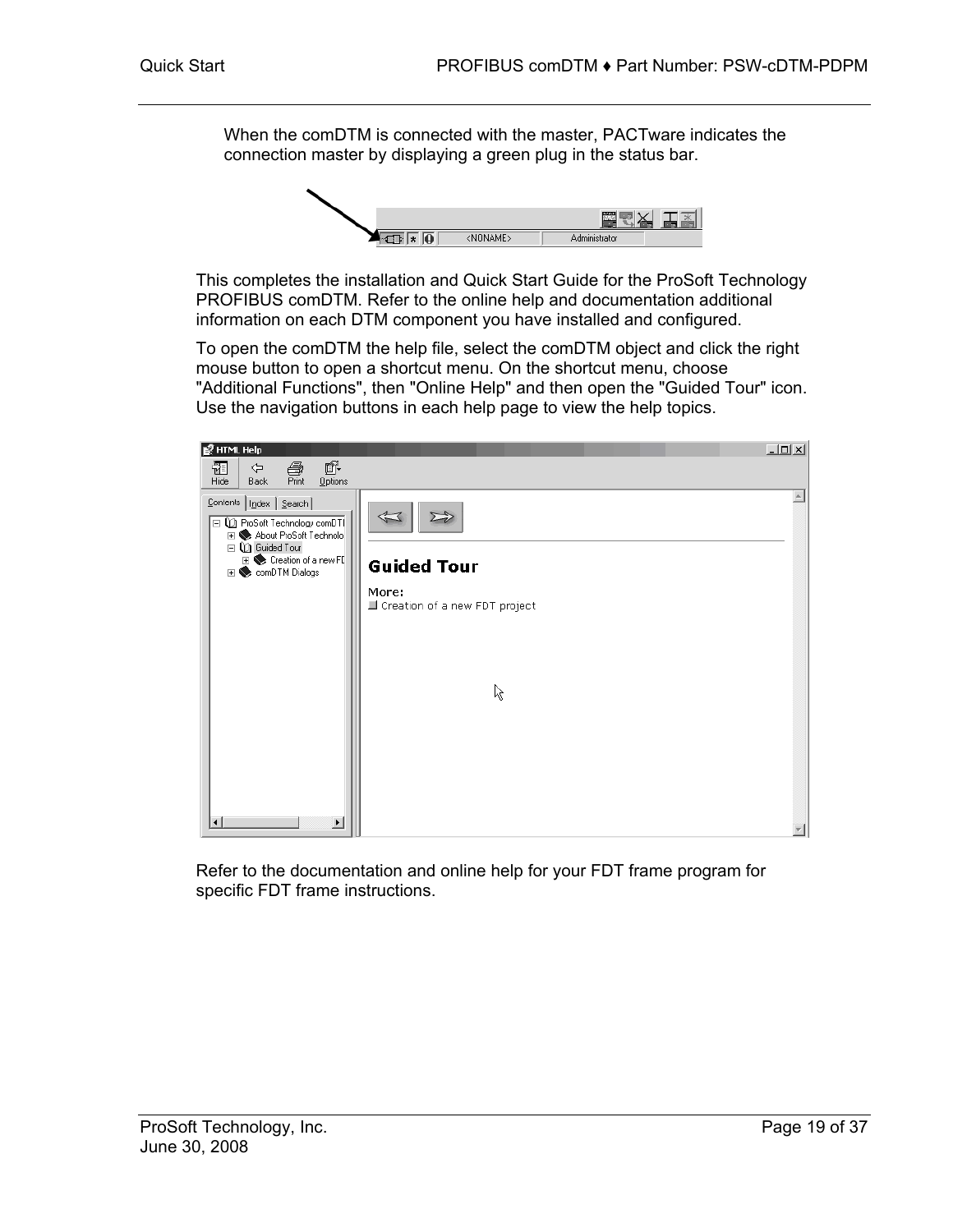## **4.3 Using the CIPConnect Path Editor**

## <span id="page-19-0"></span>*4.3.1 Example 1: Local Rack Application*

For this example the MVI56-PDPMV1 module is located in the same rack as the 1756-ENBT that is connected to the PC.



**Rack 1** 

| <b>Slot</b> | <b>Module</b>          | <b>Network Address</b>   |
|-------------|------------------------|--------------------------|
| 0           | ControlLogix Processor | -                        |
|             | Anv                    | $\overline{\phantom{0}}$ |
| 2           | MVI56-PDPMV1           | -                        |
| 3           | 1756-ENBT              | IP=105.102.0.12          |

**1** In the Transport Path Editor, click **Add**, then click **CIPconnect Path Edit.**

| Transport Path Editor<br>$\vert x \vert$ |                |                            |                |                |                      |     |        |  |  |  |  |
|------------------------------------------|----------------|----------------------------|----------------|----------------|----------------------|-----|--------|--|--|--|--|
|                                          |                | Serial Ethernet CIPConnect |                |                |                      |     |        |  |  |  |  |
|                                          | PathId         | Path Name                  |                |                | CIPConnect Path      |     |        |  |  |  |  |
| √                                        | $\overline{2}$ | PathName                   |                |                | p:1,s:0              |     |        |  |  |  |  |
|                                          |                |                            |                |                |                      |     |        |  |  |  |  |
|                                          |                |                            |                |                |                      |     |        |  |  |  |  |
|                                          |                |                            |                |                |                      |     |        |  |  |  |  |
|                                          |                |                            |                |                |                      |     |        |  |  |  |  |
|                                          |                |                            |                |                |                      |     |        |  |  |  |  |
|                                          |                |                            |                |                |                      |     |        |  |  |  |  |
|                                          |                |                            |                |                |                      |     |        |  |  |  |  |
|                                          |                |                            |                |                |                      |     |        |  |  |  |  |
|                                          |                |                            |                |                |                      |     |        |  |  |  |  |
|                                          |                |                            |                | $\overline{2}$ | CIPconnect Path Edit |     |        |  |  |  |  |
|                                          | Add            | Delete                     | Selected Path: |                |                      | OK. | Cancel |  |  |  |  |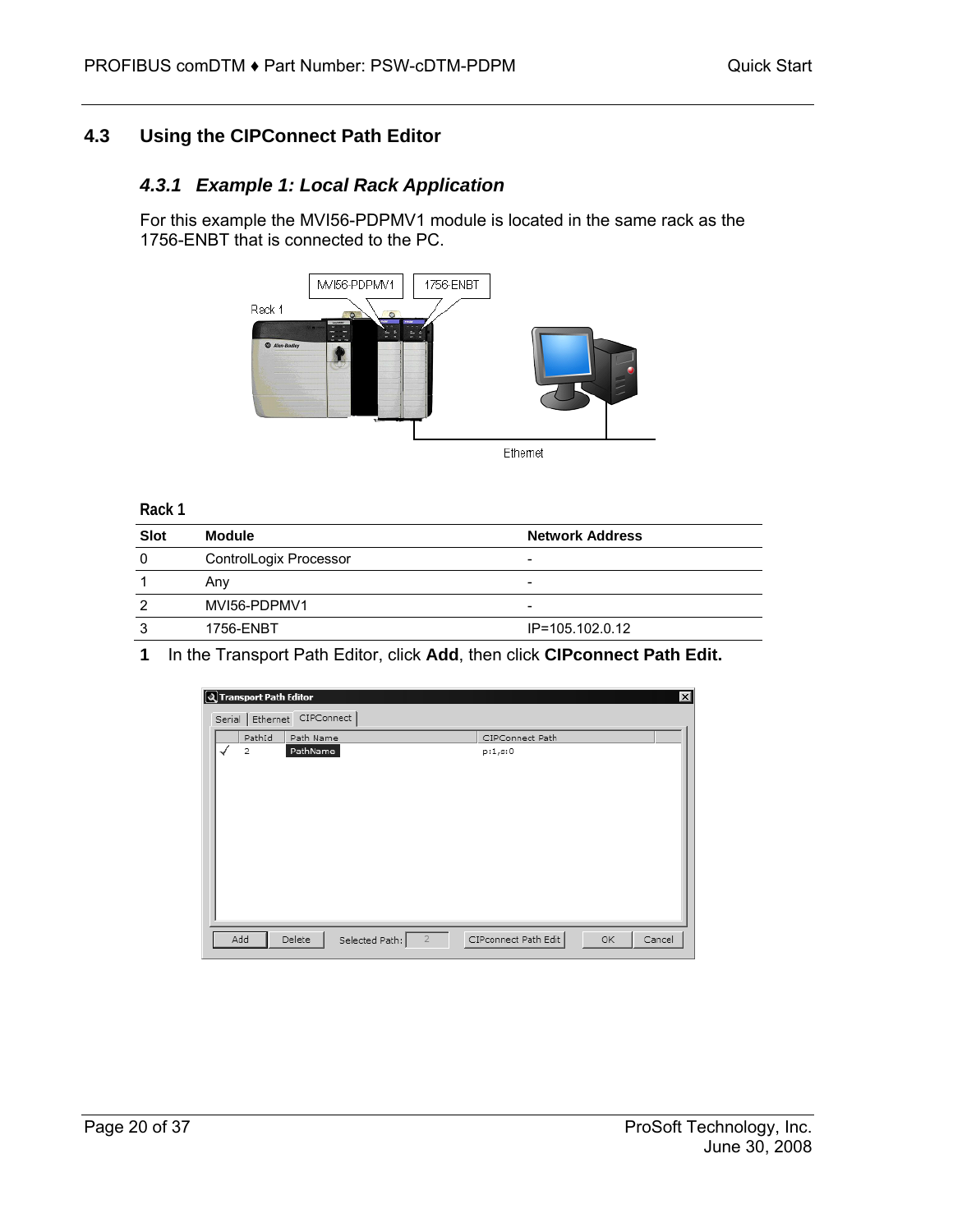**2** Configure the path as shown in the following illustration, and click **Construct CIP Path** to build the path in text format.

|    | <b>CIPconnect Path Editor</b> |                                  |                               |                    | 図                                 |
|----|-------------------------------|----------------------------------|-------------------------------|--------------------|-----------------------------------|
|    |                               | Connect <sup>®</sup> PATH EDITOR |                               |                    |                                   |
| No | Source Module                 | Source Module IP<br>Address      | Source Module Node<br>Address | Destination Module | Destination Module<br>Slot Number |
|    | 1756-ENBT                     | 192.168.0.12                     |                               | MVI56-Module       | ᅬ<br>$\overline{c}$               |
|    |                               |                                  |                               |                    |                                   |
|    | t:192.168.0.12,p:1,s:2        | Add Rack<br>OK                   | Delete Rack<br>Cancel         | Construct CIP Path |                                   |

**3** Check the new path in the Transport Path Editor.

|   | Transport Path Editor | Serial Ethernet CIPConnect |                |                |                                           |           | $\vert x \vert$ |
|---|-----------------------|----------------------------|----------------|----------------|-------------------------------------------|-----------|-----------------|
| ✓ | PathId<br>2           | Path Name<br>PathName      |                |                | CIPConnect Path<br>t:192.168.0.12,p:1,s:2 |           |                 |
|   | Add                   | Delete                     | Selected Path: | $\overline{2}$ | CIPconnect Path Edit                      | <b>OK</b> | Cancel          |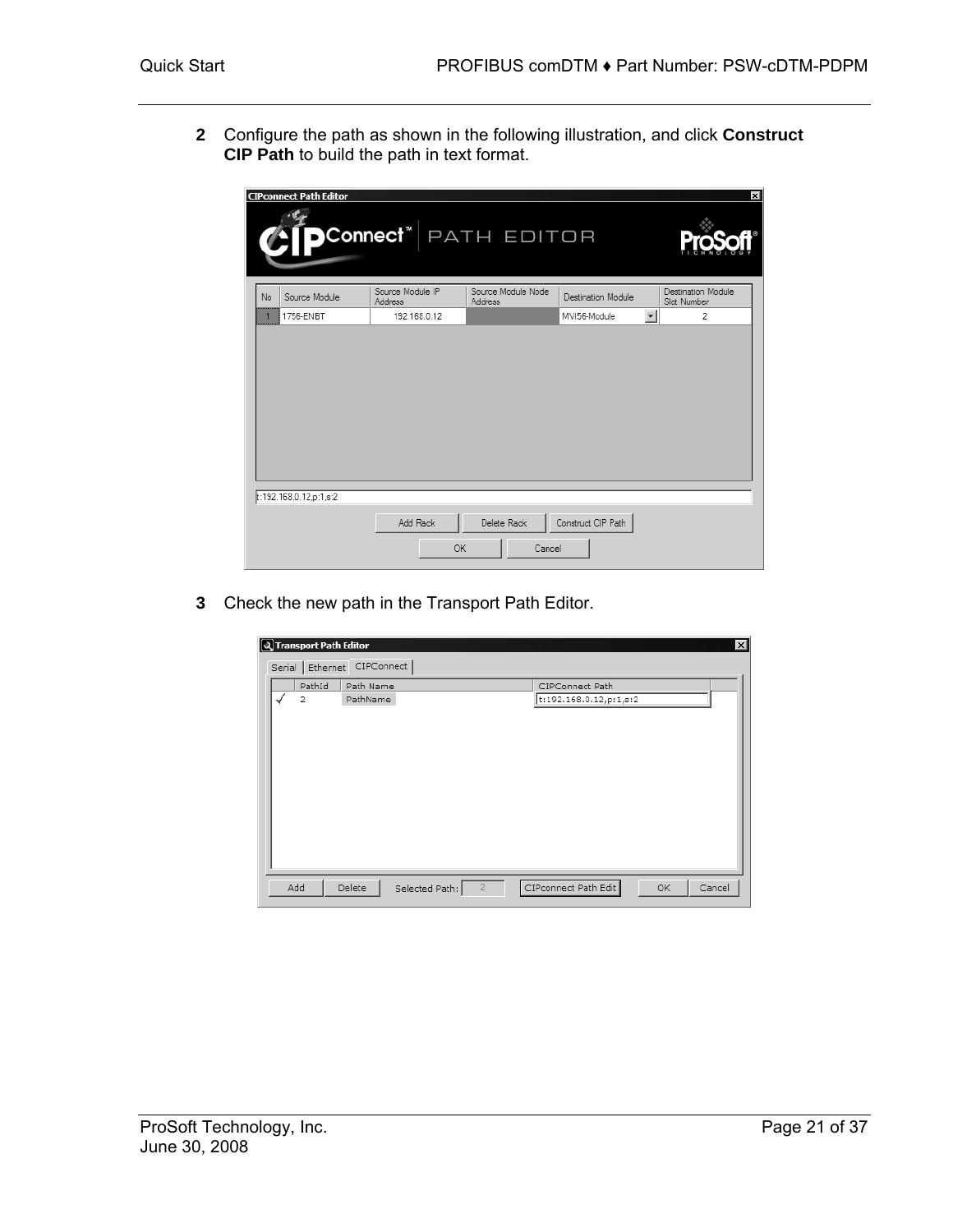## *4.3.2 Example 2: Remote Rack Application*

For this example the MVI56-PDPMV1 module is located in a remote rack accessible through ControlNet, as shown in the following illustration.



#### **Rack 1**

| <b>Slot</b> | Module                 | <b>Network Address</b> |
|-------------|------------------------|------------------------|
| 0           | ControlLogix Processor |                        |
|             | 1756-CNB               | Node = $1$             |
| 2           | Any                    | -                      |
| 3           | 1756-ENBT              | IP=105.102.0.12        |

#### **Rack 2**

| <b>Slot</b>    | <b>Module</b> | <b>Network Address</b> |
|----------------|---------------|------------------------|
| $\mathbf 0$    | Any           |                        |
| 1              | Any           |                        |
| 2              | Any           |                        |
| 3              | Any           |                        |
| $\overline{4}$ | Any           |                        |
| 5              | 1756-CNB      | Node = $2$             |
| 6              | MVI56-PDPMV1  |                        |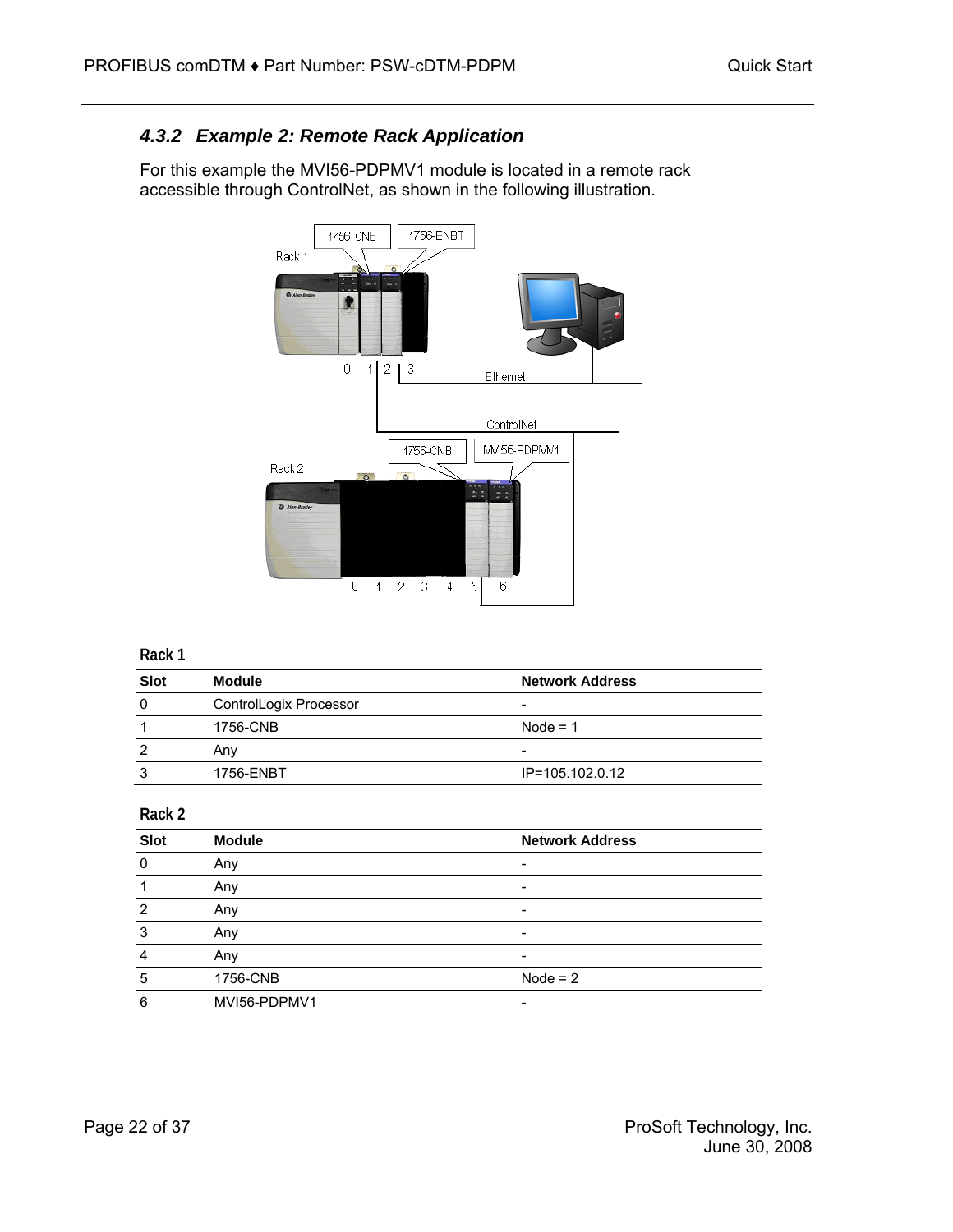**1** In the Transport Path Editor, click **Add,** then click **CIPconnect Path Edit.**

| Transport Path Editor        |                                  |                      | $\vert x \vert$ |
|------------------------------|----------------------------------|----------------------|-----------------|
| Serial   Ethernet CIPConnect |                                  |                      |                 |
| PathId                       | Path Name                        | CIPConnect Path      |                 |
|                              |                                  |                      |                 |
|                              |                                  |                      |                 |
|                              |                                  |                      |                 |
|                              |                                  |                      |                 |
|                              |                                  |                      |                 |
|                              |                                  |                      |                 |
|                              |                                  |                      |                 |
|                              |                                  |                      |                 |
|                              |                                  |                      |                 |
|                              |                                  |                      |                 |
|                              |                                  |                      |                 |
| Add<br>Delete                | $\overline{2}$<br>Selected Path: | CIPconnect Path Edit | Cancel<br>OK    |
|                              |                                  |                      |                 |

**2** Configure the path as shown in the following illustration for this example and click **Construct CIP Path** to build the path in text format.

|                | <b>CIPconnect Path Editor</b>          | DConnect" PATH Editor       |                               |                    |                                   |
|----------------|----------------------------------------|-----------------------------|-------------------------------|--------------------|-----------------------------------|
| No             | Source Module                          | Source Module IP<br>Address | Source Module Node<br>Address | Destination Module | Destination Module<br>Slot Number |
| 1              | 1756-ENBT                              | 192.168.0.12                |                               | 1756-CNB           | $\overline{\phantom{a}}$<br>2     |
| $\overline{2}$ | 1756-CNB                               |                             | $\overline{2}$                | MVI56-Module       | $\overline{\phantom{a}}$<br>6     |
|                |                                        |                             |                               |                    |                                   |
|                | t:192.168.0.12.p:1,s:2,p:2,c:2,p:1,s:6 |                             |                               |                    |                                   |
|                |                                        | Add Rack                    | Delete Rack                   | Construct CIP Path |                                   |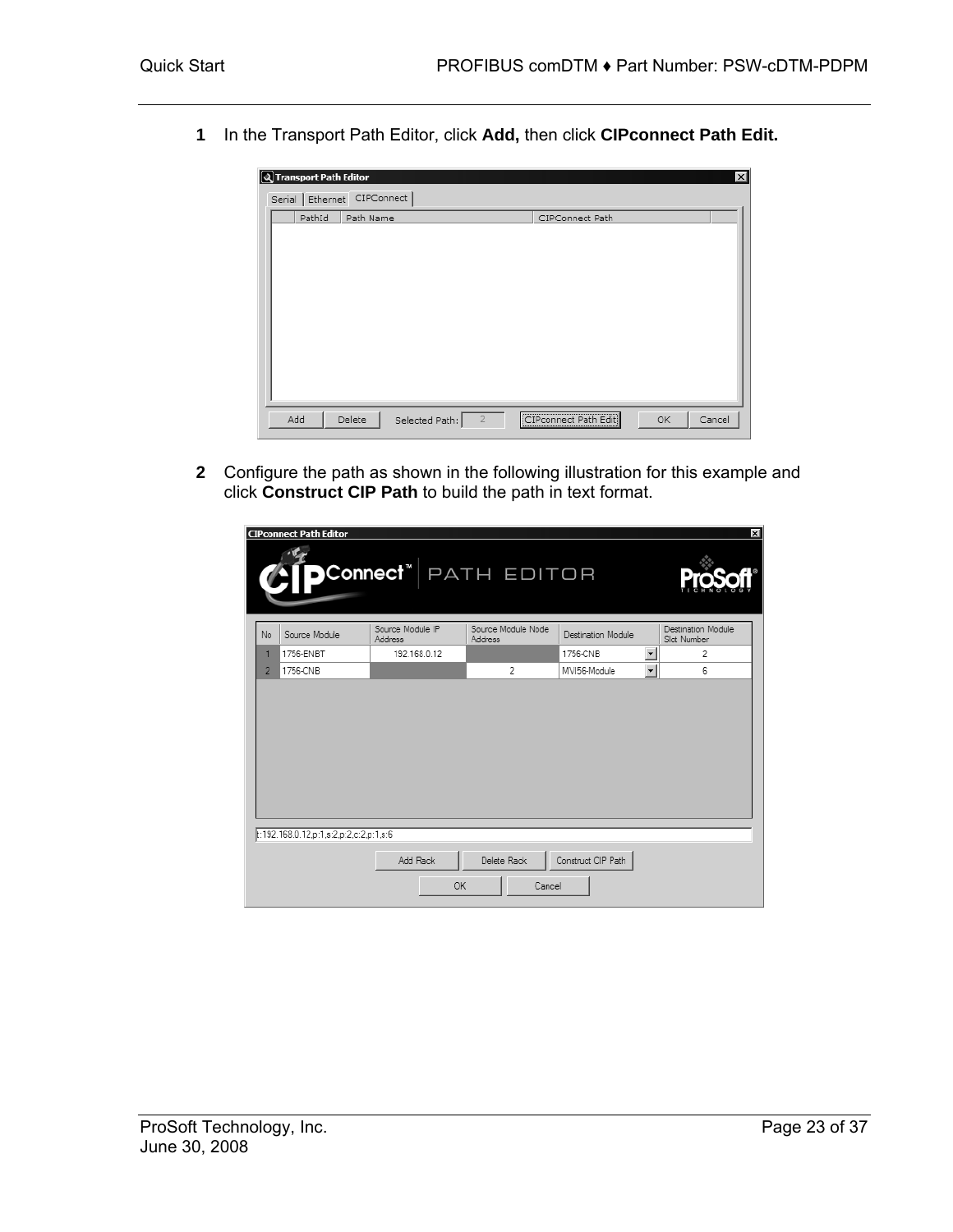**3** Check the new path in the Transport Path Editor.

|                            |   | Transport Path Editor |                       |                |                |                                           |           | $\vert x \vert$ |  |
|----------------------------|---|-----------------------|-----------------------|----------------|----------------|-------------------------------------------|-----------|-----------------|--|
| Serial Ethernet CIPConnect |   |                       |                       |                |                |                                           |           |                 |  |
|                            | ✓ | PathId<br>2           | Path Name<br>PathName |                |                | CIPConnect Path<br>t:192.168.0.12,p:1,s:2 |           |                 |  |
|                            |   | Add                   | Delete                | Selected Path: | $\overline{2}$ | CIPconnect Path Edit                      | <b>OK</b> | Cancel          |  |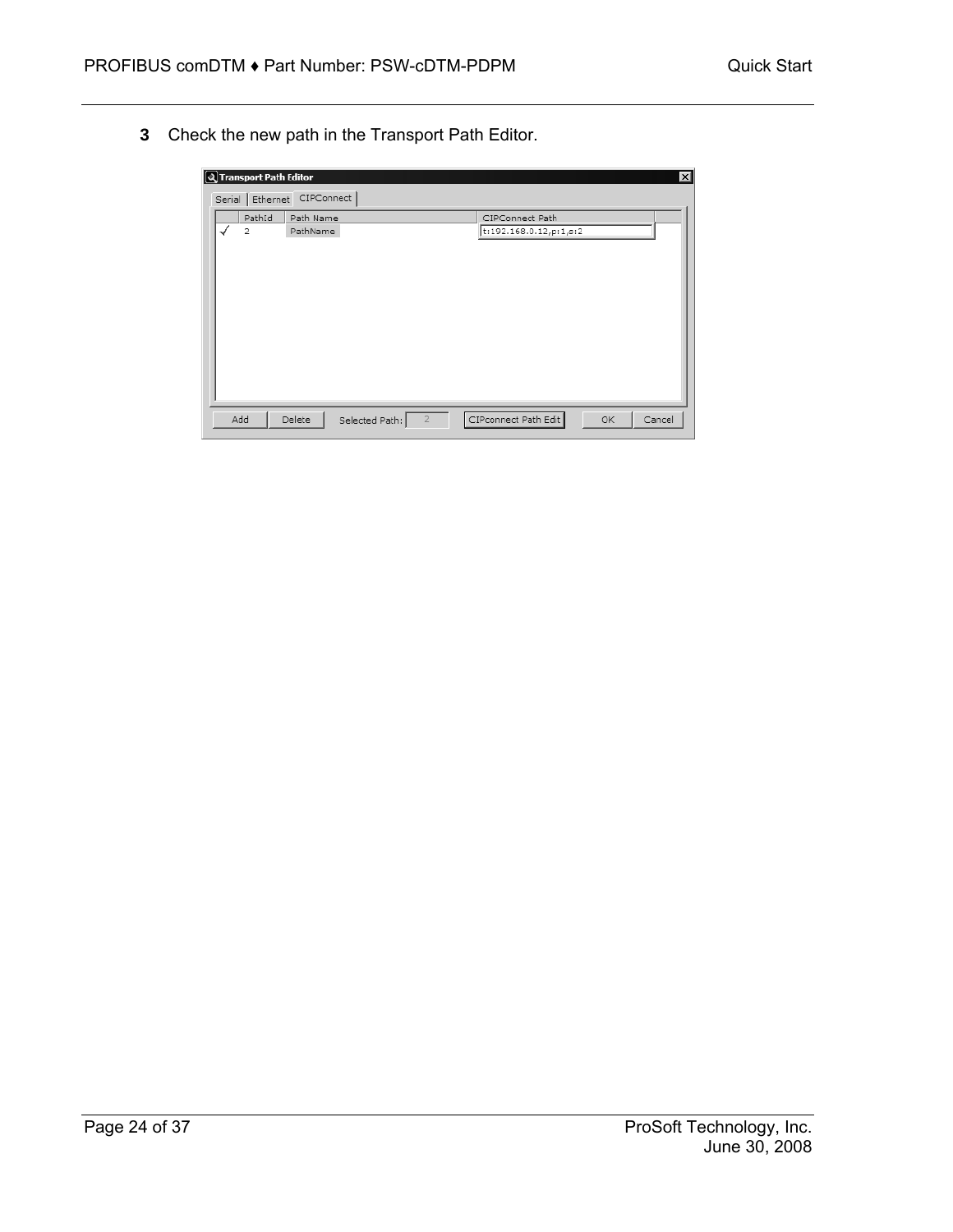## <span id="page-24-0"></span>**5 Verifying the comDTM Version and comDTM Install Version**

#### *In This Chapter*

[Introduction.](#page-24-1)...........................................................................................[25](#page-24-1) 

#### **5.1 Introduction**

<span id="page-24-1"></span>There are two versions associated to the comDTM – the comDTM version and the comDTM install version. Starting from comDTM version 1.0.1.5 each upgrade will indicate the same comDTM version but with a different comDTM install version.

This section describes how to check the comDTM version and comDTM install version.

#### *5.1.1 Checking the comDTM Version*

Refer to "Version" column indicated when you add the comDTM to the DTM Container project.

| FL Add New Device                                 |                                                     |                               |                                  |             |                                 |  |
|---------------------------------------------------|-----------------------------------------------------|-------------------------------|----------------------------------|-------------|---------------------------------|--|
| Device                                            | Version                                             | Class                         | Manufacturer                     | Protocol    |                                 |  |
| SFC173 CommDTM<br>PROFIdtm DPV1                   | V1.00.08 (2005-11-17)<br>V 2.02(107) (2005-11-10) - |                               | Endress+Hauser<br>Softing AG     |             | PROFIBUS DPV1<br>Profibus DP/V1 |  |
| <b>HART</b> Communication                         | V1.0.22 (2005-11-28)                                |                               | CodeWrights GmbH                 | <b>HART</b> |                                 |  |
| HART OPC Client                                   | V2.0 (2006-01-09)                                   |                               | Endress+Hauser, Metso Automation | <b>HART</b> |                                 |  |
| FXA520                                            | V1.05.00 (2005-09-15)                               |                               | Endress+Hauser                   | <b>HART</b> |                                 |  |
| ProSoft Technology.comDTM   V1.0.1.5 (2006-12-20) |                                                     | н                             | ProSoft Technology Inc.          |             | Profibus DP/V1                  |  |
|                                                   |                                                     |                               |                                  |             |                                 |  |
|                                                   |                                                     |                               |                                  |             |                                 |  |
|                                                   |                                                     |                               |                                  |             |                                 |  |
|                                                   |                                                     |                               |                                  |             |                                 |  |
|                                                   |                                                     |                               |                                  |             |                                 |  |
|                                                   |                                                     | Device type (DTM) information |                                  |             |                                 |  |
| Device:                                           |                                                     |                               | ProSoft Technology comDTM        |             |                                 |  |
| Manufacturer:                                     |                                                     |                               | ProSoft Technology Inc.          |             |                                 |  |
| Device ID / SubID:                                |                                                     |                               |                                  |             |                                 |  |
| Manufacturer ID:                                  |                                                     |                               |                                  |             |                                 |  |
| Hardware revision:                                |                                                     |                               |                                  |             |                                 |  |
| Software revision:                                |                                                     |                               |                                  |             |                                 |  |
| Device revision:                                  |                                                     |                               |                                  |             |                                 |  |
| Profile revision:                                 |                                                     |                               |                                  |             |                                 |  |
| Is generic:                                       |                                                     |                               | No                               |             |                                 |  |
|                                                   |                                                     |                               |                                  |             |                                 |  |
| Help                                              |                                                     |                               |                                  | OK          | Cancel                          |  |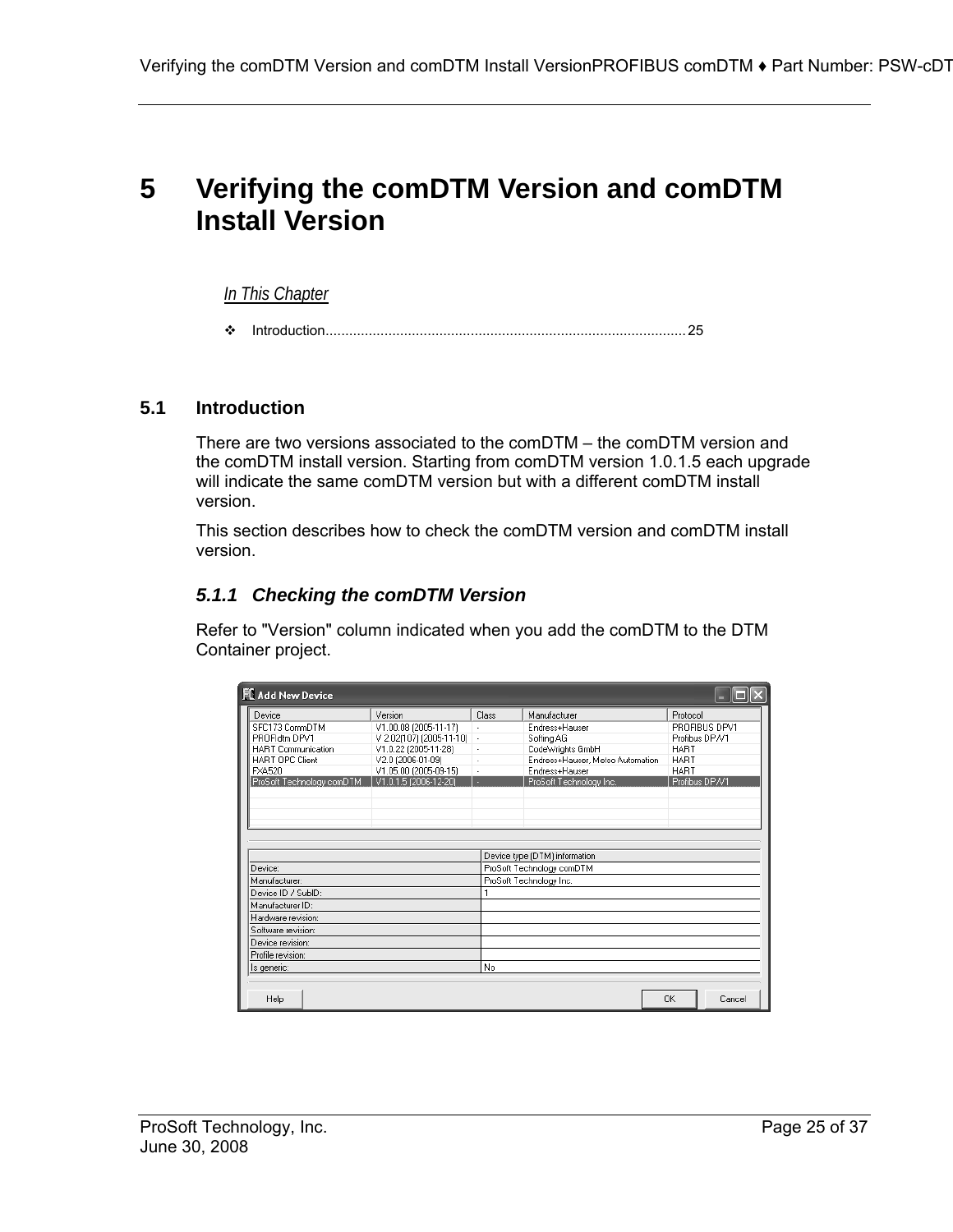- *5.1.2 Checking the comDTM Install Version*
- **1** Click the Start Menu and then choose Control Panel



**2** In the list of Control Panel applets, select Add or Remove Programs

| <b>Control Panel</b>                                    |                                                |                                                                                      |  |  |
|---------------------------------------------------------|------------------------------------------------|--------------------------------------------------------------------------------------|--|--|
| File<br>Edit<br>Favorites<br>Tools<br>View              | Help                                           |                                                                                      |  |  |
| Back                                                    | Folders<br>m<br>Search                         |                                                                                      |  |  |
| Address <b>&amp;</b> Control Panel                      |                                                | Go                                                                                   |  |  |
|                                                         | Name<br>스                                      | Comments                                                                             |  |  |
| $\boldsymbol{\hat{\mathsf{x}}}$<br><b>Control Panel</b> | Accessibility Options<br>Add Hardware          | Adjust your computer settings for vision, I<br>Installs and troubleshoots hardware   |  |  |
| Switch to Category View                                 | Add or Remove Programs<br>Administrative Tools | Install or remove programs and Windows<br>Configure administrative settings for your |  |  |
| $\hat{\mathbf{x}}$<br>See Also                          | Automatic Updates<br>FBACKPACK Finder          | Set up Windows to automatically deliver in<br><b>BACKPACK Finder Controls</b>        |  |  |
| Windows Update                                          | combit Mail Settings                           | Mail settings for combit List & Label                                                |  |  |
| Date and Time<br>(2) Help and Support                   |                                                | Set the date, time, and time zone for your                                           |  |  |
|                                                         | Display<br><b>Mill</b> Drivers Manager         | Change the appearance of your desktop,                                               |  |  |
|                                                         | Folder Options                                 | SCHNEIDER Drivers Manager<br>Customize the display of files and folders,             |  |  |
|                                                         | <b>Extra</b> Fonts                             | Add, change, and manage fonts on your c                                              |  |  |
|                                                         | Game Controllers                               | Add, remove, and configure game control                                              |  |  |
|                                                         | Intel(R) PROSet II                             | Configures and tests Intel(R) PRO family (                                           |  |  |
| Internet Options                                        |                                                | Configure your Internet display and conn∈ M                                          |  |  |
|                                                         | <b>IIII</b>                                    |                                                                                      |  |  |
| Install or remove programs and Windows components.      |                                                |                                                                                      |  |  |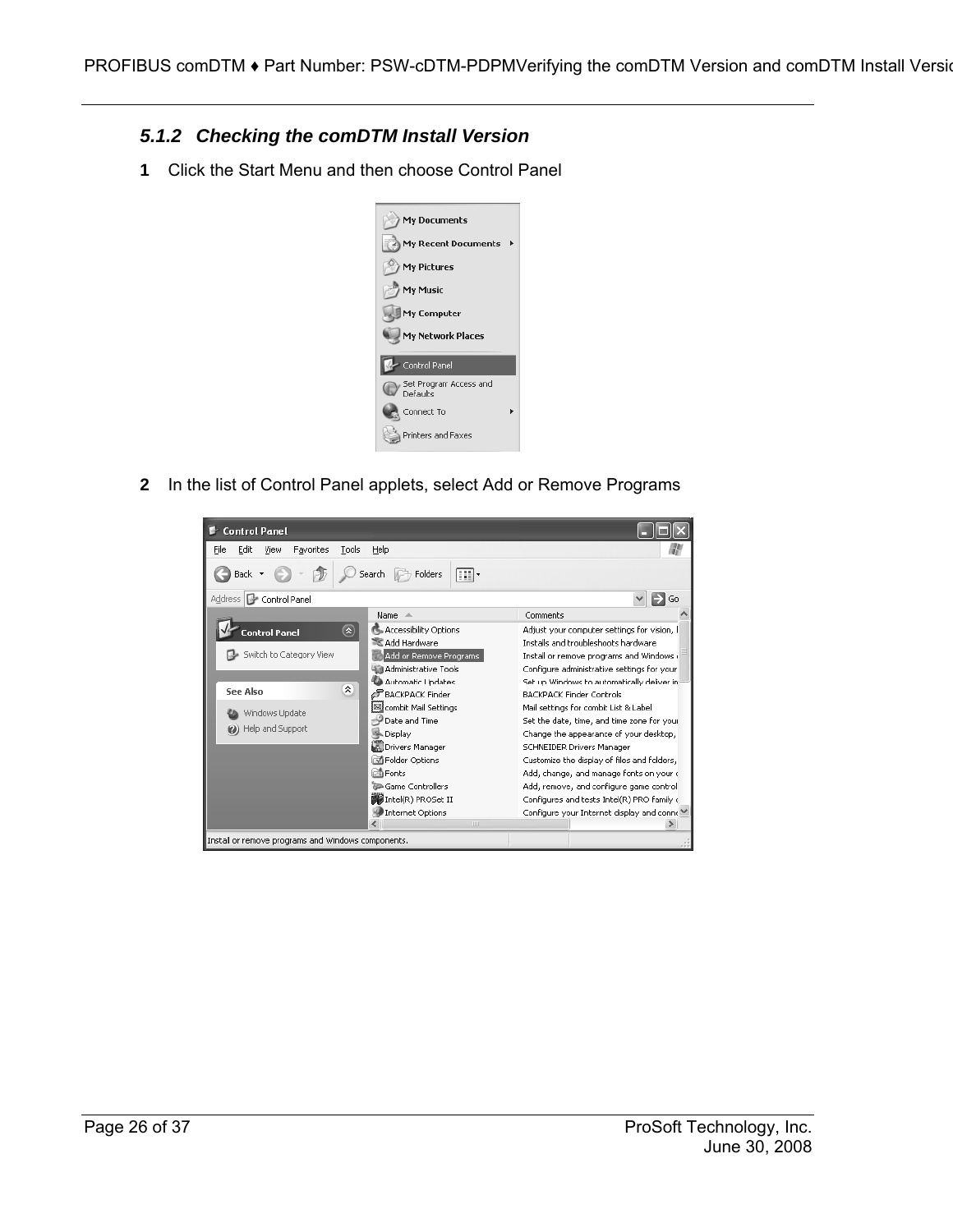**3** Select Prosoft Technology COM-DTM, and then click on the link "Click here for support information"

| Add or Remove Programs            |                                                                                 |               |                       |   |
|-----------------------------------|---------------------------------------------------------------------------------|---------------|-----------------------|---|
|                                   | Currently installed programs and updates:<br>Show updates<br>V                  | Sort by: Name |                       |   |
| Change or<br>Remove               | To ProSoft Technology COM-DTM                                                   |               | 2.14MB<br>Size:       | Ą |
| Programs                          | Click here for support information.                                             |               | Used<br>rarely.       |   |
|                                   | To change this program or remove it from your computer, click Change or Remove. | Change        | Remove                |   |
| Add New                           | <b>RoWORX 32</b>                                                                |               | Size<br>3.64MB        |   |
| Programs                          | in Python 2.5.1                                                                 |               | 169.00MB<br>Size      |   |
|                                   | $\Box$ RadioLinx                                                                |               | Size<br>20.40MB       |   |
| Add/Remove                        | - RadioLinx IH Browser                                                          |               | <b>Size</b><br>0.64MB |   |
| Windows<br>Components             | RealOne Player                                                                  |               | Size<br>26.08MB       |   |
|                                   | Rocket.Time                                                                     |               | Size<br>1.79MB        |   |
|                                   | RocketPort USB Serial Hub III (Prolific) v4.0.100.1190                          |               | 0.05MB<br>Size        |   |
| Set Program<br><u> Accocc and</u> |                                                                                 |               |                       |   |

**4** You will see the comDTM Install Version in the Version field, as shown in the following illustration (1.01.0003 for this example).

| ProSoft Technology COM-DTM                                                   |                                                                                                                                                                                                                          |
|------------------------------------------------------------------------------|--------------------------------------------------------------------------------------------------------------------------------------------------------------------------------------------------------------------------|
| ProSoft Technology COM-DTM                                                   | Use the following information to get technical support for                                                                                                                                                               |
| Publisher:<br>Version:<br>Contact:<br>Support Telephone:<br>Product Updates: | ProSoft Technology, Inc.<br>1.01.0003<br><b>Technical Support Department</b><br>Support Information: http://www.psft.com/content/view/full/26<br>+1 661-716-5100<br>http://prosoft-technology.com/content/view/full/9563 |
| reinstall it by clicking Repair.                                             | If this program is not working properly you may<br>Repair                                                                                                                                                                |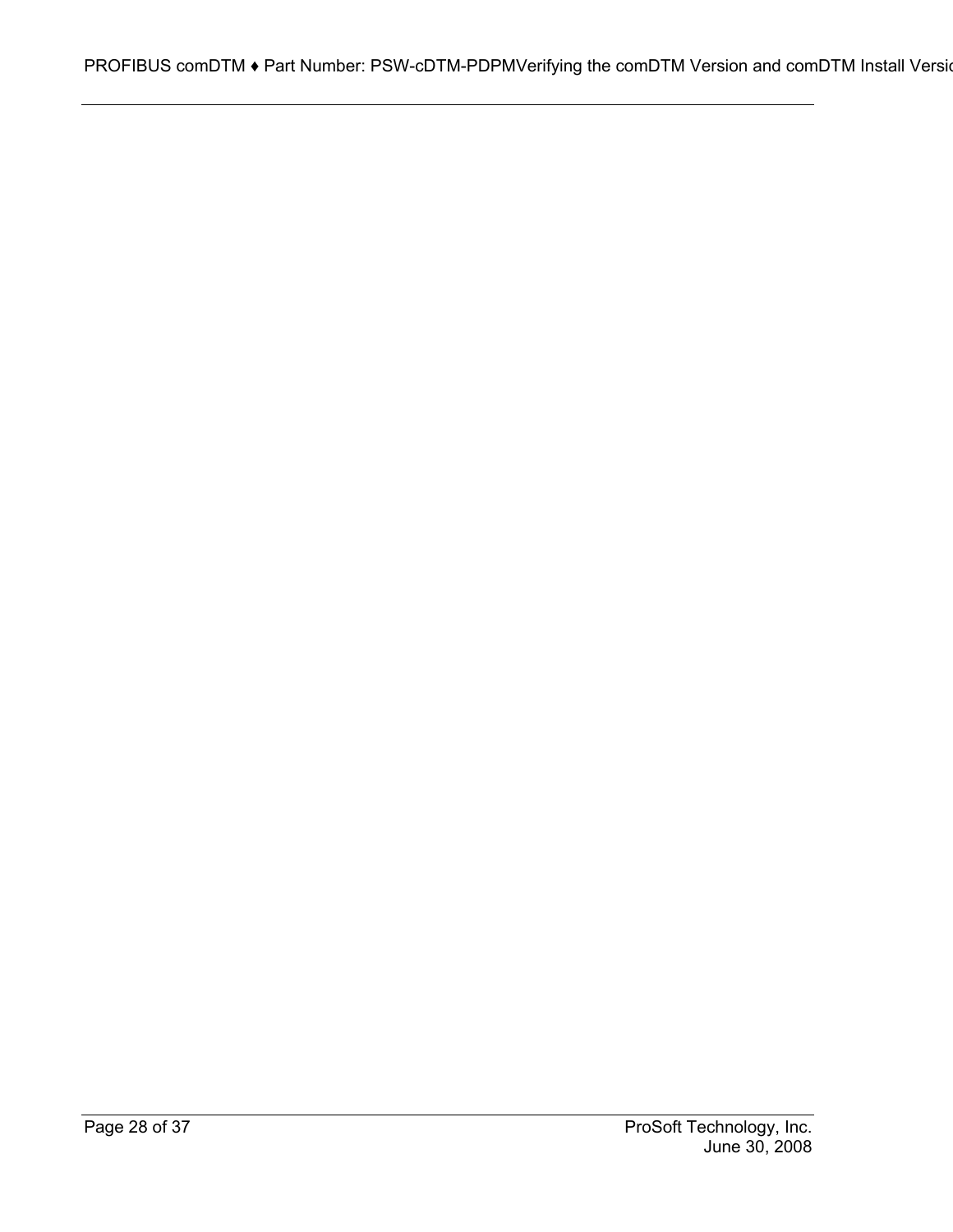# <span id="page-28-0"></span>**6 Support, Service & Warranty**

#### *In This Chapter*

- [Return Material Authorization \(RMA\) Policies and Conditions..](#page-28-1).............[29](#page-28-1)
- [LIMITED WARRANTY.](#page-30-0)..........................................................................[31](#page-30-0)
- [How to Contact Us: Technical Support.](#page-34-0).................................................[35](#page-34-0)

ProSoft Technology, Inc. (ProSoft) is committed to providing the most efficient and effective support possible. Before calling, please gather the following information to assist in expediting this process:

- **1** Product Version Number
- **2** System architecture
- **3** Network details

If the issue is hardware related, we will also need information regarding:

- **1** Module configuration and contents of file
	- o Module Operation
	- o Configuration/Debug status information
	- o LED patterns
- **2** Information about the processor and user data files as viewed through and LED patterns on the processor.
- **3** Details about the serial devices interfaced, if any.

## **6.1 Return Material Authorization (RMA) Policies and Conditions**

<span id="page-28-1"></span>The following RMA Policies and Conditions (collectively, "RMA Policies") apply to any returned Product. These RMA Policies are subject to change by ProSoft without notice. For warranty information, see "Limited Warranty". In the event of any inconsistency between the RMA Policies and the Warranty, the Warranty shall govern.

## *6.1.1 Procedures for Return of Units Under Warranty:*

A Technical Support Engineer must approve the return of Product under ProSoft's Warranty:

- a) A replacement module will be shipped and invoiced. A purchase order will be required.
- b) Credit for a product under warranty will be issued upon receipt of authorized product by ProSoft at designated location referenced on the Return Material Authorization.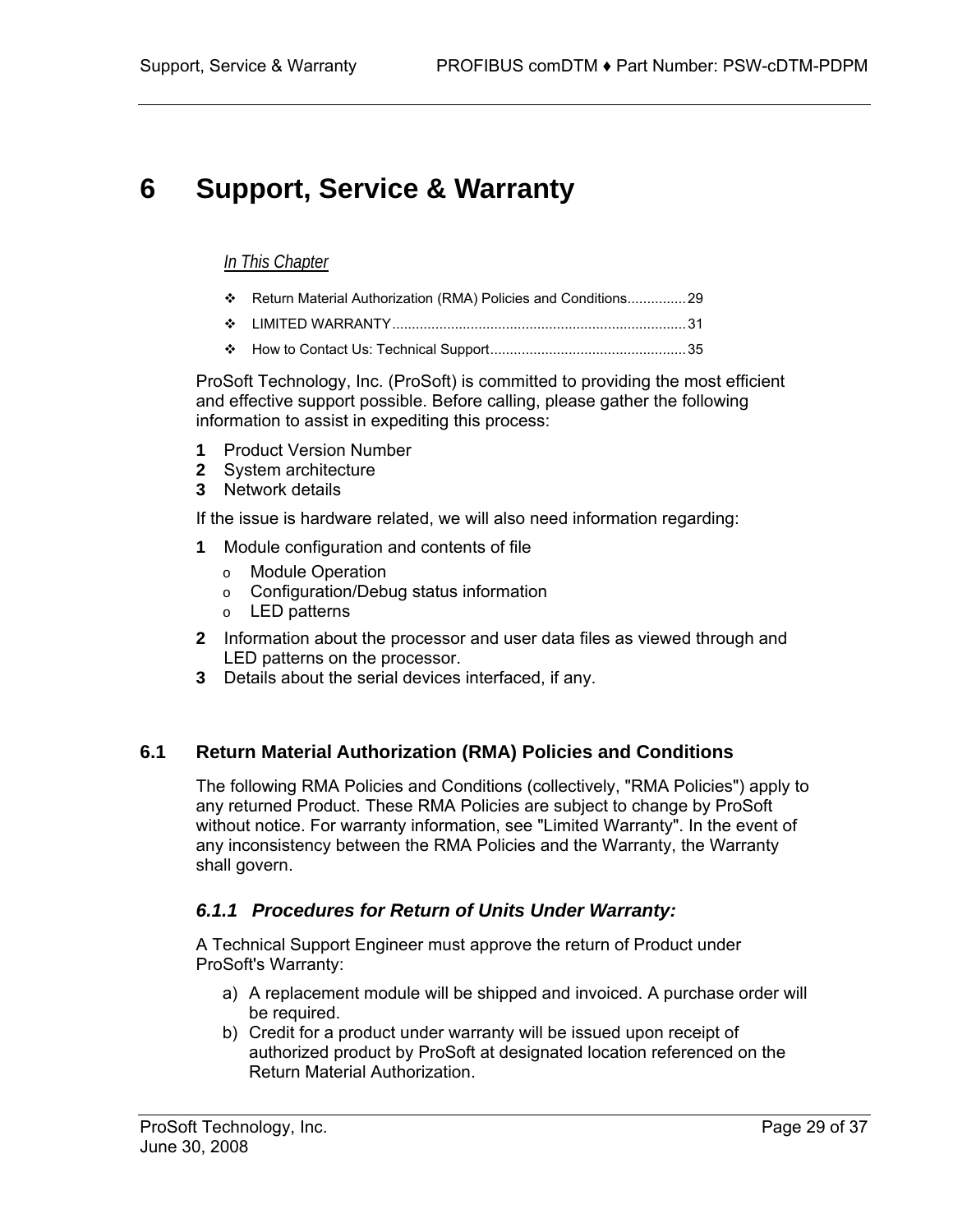• If a defect is found and is determined to be customer generated, or if the defect is otherwise not covered by ProSoft's Warranty, there will be no credit given. Customer will be contacted and can request module be returned at their expense.

## *6.1.2 Procedures for Return of Units Out of Warranty:*

- a) Customer sends unit in for evaluation
- b) If no defect is found, Customer will be charged the equivalent of \$100 USD, plus freight charges, duties and taxes as applicable. A new purchase order will be required.
- c) If unit is repaired, charge to Customer will be 30% of current list price (USD) plus freight charges, duties and taxes as applicable. A new purchase order will be required or authorization to use the purchase order submitted for evaluation fee.

The following is a list of non-repairable units:

- $\circ$  3150 All
- o 3750
- $\circ$  3600 All
- $\circ$  3700
- o 3170 All
- o 3250
- $\circ$  1560 Can be repaired, only if defect is the power supply
- $\circ$  1550 Can be repaired, only if defect is the power supply
- $\circ$  3350
- o 3300
- $\circ$  1500 All

## *6.1.3 All Product Returns:*

- a) In order to return a Product for repair, exchange or otherwise, the Customer must obtain a Returned Material Authorization (RMA) number from ProSoft and comply with ProSoft shipping instructions.
- b) In the event that the Customer experiences a problem with the Product for any reason, Customer should contact ProSoft Technical Support at one of the telephone numbers listed above (page [35\)](#page-34-0). A Technical Support Engineer will request that you perform several tests in an attempt to isolate the problem. If after completing these tests, the Product is found to be the source of the problem, we will issue an RMA.
- c) All returned Products must be shipped freight prepaid, in the original shipping container or equivalent, to the location specified by ProSoft, and be accompanied by proof of purchase and receipt date. The RMA number is to be prominently marked on the outside of the shipping box. Customer agrees to insure the Product or assume the risk of loss or damage in transit. Products shipped to ProSoft using a shipment method other than that specified by ProSoft or shipped without an RMA number will be returned to the Customer, freight collect. Contact ProSoft Technical Support for further information.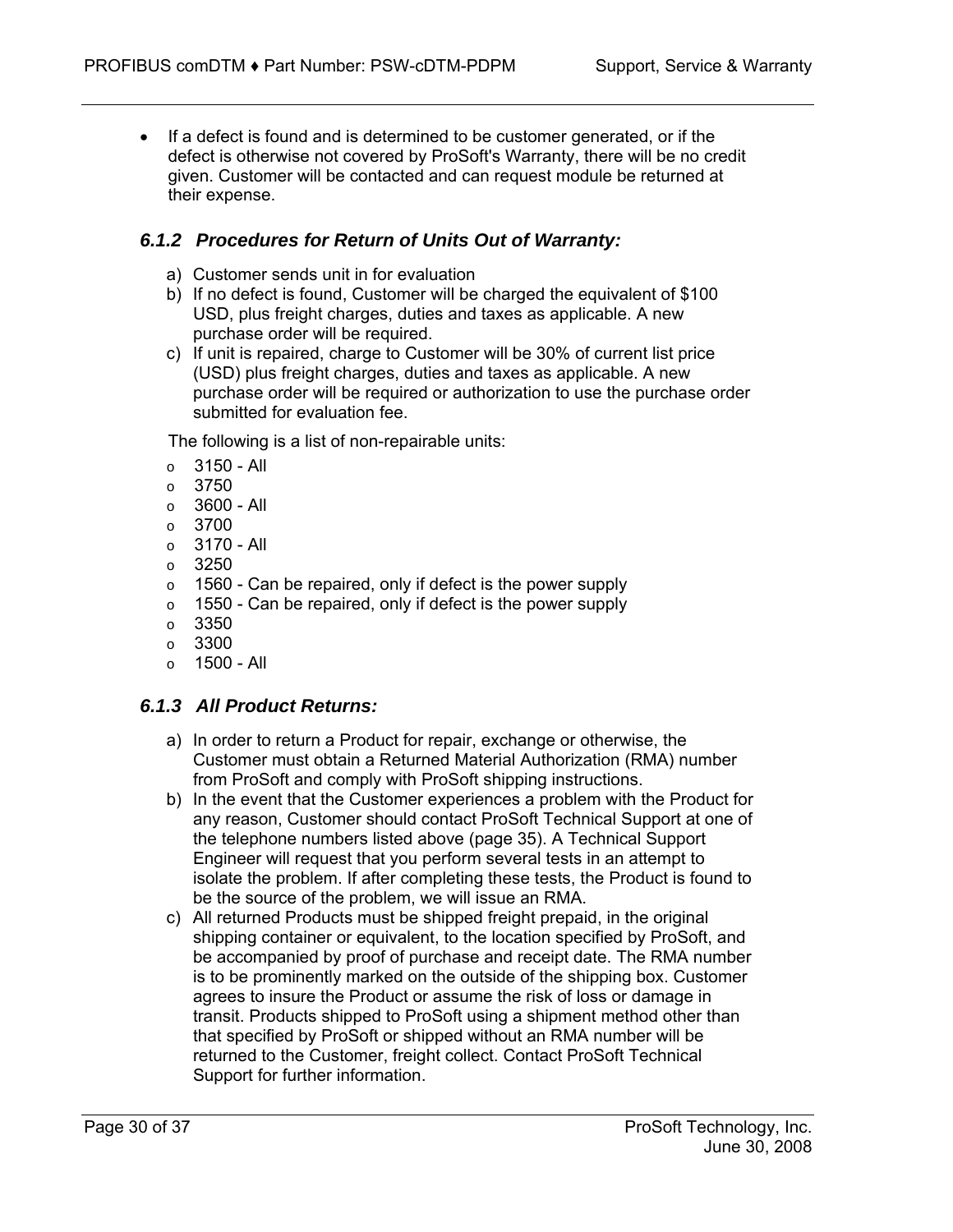d) A 10% restocking fee applies to all warranty credit returns whereby a Customer has an application change, ordered too many, does not need, etc.

#### *6.1.4 Purchasing Warranty Extension:*

- a) ProSoft's standard warranty period is three (3) years from the date of shipment as detailed in "Limited Warranty (page [31\)](#page-30-0)". The Warranty Period may be extended at the time of equipment purchase for an additional charge, as follows:
- Additional 1 year = 10% of list price
- Additional 2 years = 20% of list price
- Additional 3 years = 30% of list price

## **6.2 LIMITED WARRANTY**

<span id="page-30-0"></span>This Limited Warranty ("Warranty") governs all sales of hardware, software and other products (collectively, "Product") manufactured and/or offered for sale by ProSoft, and all related services provided by ProSoft, including maintenance, repair, warranty exchange, and service programs (collectively, "Services"). By purchasing or using the Product or Services, the individual or entity purchasing or using the Product or Services ("Customer") agrees to all of the terms and provisions (collectively, the "Terms") of this Limited Warranty. All sales of software or other intellectual property are, in addition, subject to any license agreement accompanying such software or other intellectual property.

#### *6.2.1 What Is Covered By This Warranty*

<span id="page-30-1"></span>a) *Warranty On New Products*: ProSoft warrants, to the original purchaser, that the Product that is the subject of the sale will (1) conform to and perform in accordance with published specifications prepared, approved and issued by ProSoft, and (2) will be free from defects in material or workmanship; provided these warranties only cover Product that is sold as new. This Warranty expires three years from the date of shipment (the "Warranty Period"). If the Customer discovers within the Warranty Period a failure of the Product to conform to specifications, or a defect in material or workmanship of the Product, the Customer must promptly notify ProSoft by fax, email or telephone. In no event may that notification be received by ProSoft later than 39 months. Within a reasonable time after notification, ProSoft will correct any failure of the Product to conform to specifications or any defect in material or workmanship of the Product, with either new or used replacement parts. Such repair, including both parts and labor, will be performed at ProSoft's expense. All warranty service will be performed at service centers designated by ProSoft.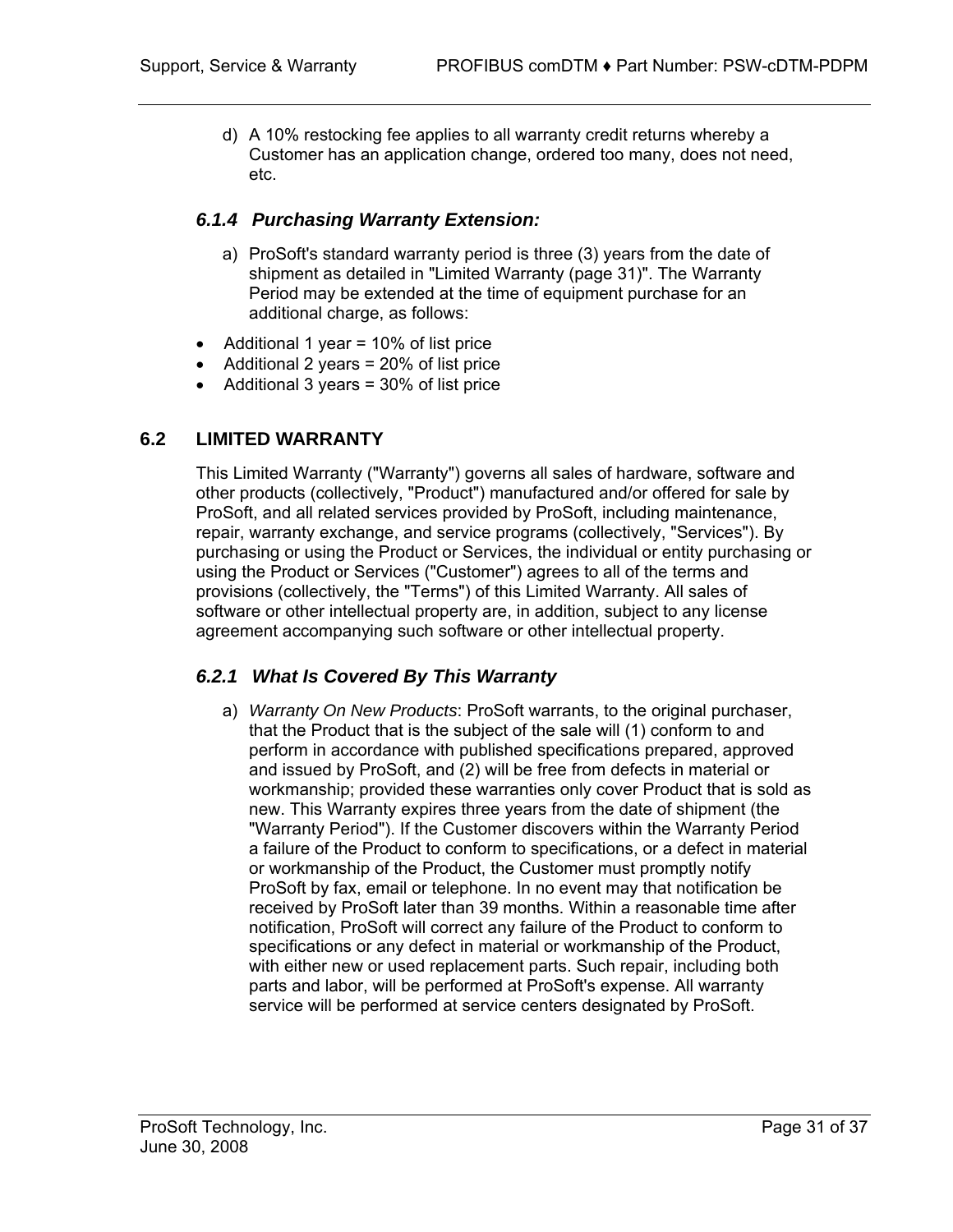b) *Warranty On Services*: Materials and labor performed by ProSoft to repair a verified malfunction or defect are warranteed in the terms specified above for new Product, provided said warranty will be for the period remaining on the original new equipment warranty or, if the original warranty is no longer in effect, for a period of 90 days from the date of repair.

## *6.2.2 What Is Not Covered By This Warranty*

- a) ProSoft makes no representation or warranty, expressed or implied, that the operation of software purchased from ProSoft will be uninterrupted or error free or that the functions contained in the software will meet or satisfy the purchaser's intended use or requirements; the Customer assumes complete responsibility for decisions made or actions taken based on information obtained using ProSoft software.
- b) This Warranty does not cover the failure of the Product to perform specified functions, or any other non-conformance, defects, losses or damages caused by or attributable to any of the following: (i) shipping; (ii) improper installation or other failure of Customer to adhere to ProSoft's specifications or instructions; (iii) unauthorized repair or maintenance; (iv) attachments, equipment, options, parts, software, or user-created programming (including, but not limited to, programs developed with any IEC 61131-3, "C" or any variant of "C" programming languages) not furnished by ProSoft; (v) use of the Product for purposes other than those for which it was designed; (vi) any other abuse, misapplication, neglect or misuse by the Customer; (vii) accident, improper testing or causes external to the Product such as, but not limited to, exposure to extremes of temperature or humidity, power failure or power surges; or (viii) disasters such as fire, flood, earthquake, wind and lightning.
- c) The information in this Agreement is subject to change without notice. ProSoft shall not be liable for technical or editorial errors or omissions made herein; nor for incidental or consequential damages resulting from the furnishing, performance or use of this material. The user guide included with your original product purchase from ProSoft contains information protected by copyright. No part of the guide may be duplicated or reproduced in any form without prior written consent from ProSoft.

## *6.2.3 Disclaimer Regarding High Risk Activities*

Product manufactured or supplied by ProSoft is not fault tolerant and is not designed, manufactured or intended for use in hazardous environments requiring fail-safe performance including and without limitation: the operation of nuclear facilities, aircraft navigation of communication systems, air traffic control, direct life support machines or weapons systems in which the failure of the product could lead directly or indirectly to death, personal injury or severe physical or environmental damage (collectively, "high risk activities"). ProSoft specifically disclaims any express or implied warranty of fitness for high risk activities.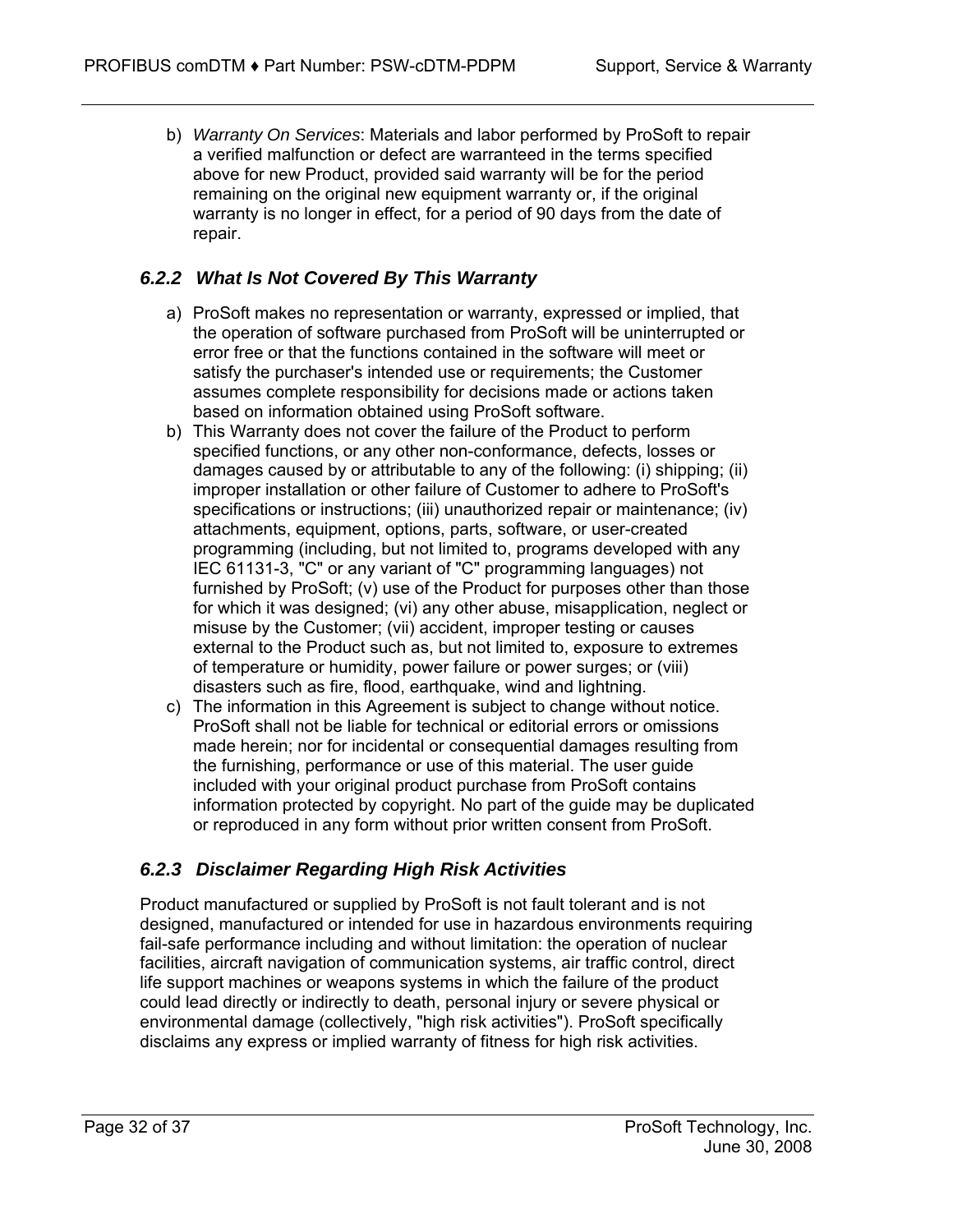#### *6.2.4 Limitation of Remedies \*\**

In no event will ProSoft or its Dealer be liable for any special, incidental or consequential damages based on breach of warranty, breach of contract, negligence, strict tort or any other legal theory. Damages that ProSoft or its Dealer will not be responsible for included, but are not limited to: Loss of profits; loss of savings or revenue; loss of use of the product or any associated equipment; loss of data; cost of capital; cost of any substitute equipment, facilities, or services; downtime; the claims of third parties including, customers of the Purchaser; and, injury to property.

\*\* Some areas do not allow time limitations on an implied warranty, or allow the exclusion or limitation of incidental or consequential damages. In such areas, the above limitations may not apply. This Warranty gives you specific legal rights, and you may also have other rights which vary from place to place.

## *6.2.5 Time Limit for Bringing Suit*

Any action for breach of warranty must be commenced within 39 months following shipment of the Product.

## *6.2.6 Intellectual Property Indemnity*

Buyer shall indemnify and hold harmless ProSoft and its employees from and against all liabilities, losses, claims, costs and expenses (including attorney's fees and expenses) related to any claim, investigation, litigation or proceeding (whether or not ProSoft is a party) which arises or is alleged to arise from Buyer's acts or omissions under these Terms or in any way with respect to the Products. Without limiting the foregoing, Buyer (at its own expense) shall indemnify and hold harmless ProSoft and defend or settle any action brought against such Companies to the extent based on a claim that any Product made to Buyer specifications infringed intellectual property rights of another party. ProSoft makes no warranty that the product is or will be delivered free of any person's claiming of patent, trademark, or similar infringement. The Buyer assumes all risks (including the risk of suit) that the product or any use of the product will infringe existing or subsequently issued patents, trademarks, or copyrights.

- a) Any documentation included with Product purchased from ProSoft is protected by copyright and may not be duplicated or reproduced in any form without prior written consent from ProSoft.
- b) ProSoft's technical specifications and documentation that are included with the Product are subject to editing and modification without notice.
- c) Transfer of title shall not operate to convey to Customer any right to make, or have made, any Product supplied by ProSoft.
- d) Customer is granted no right or license to use any software or other intellectual property in any manner or for any purpose not expressly permitted by any license agreement accompanying such software or other intellectual property.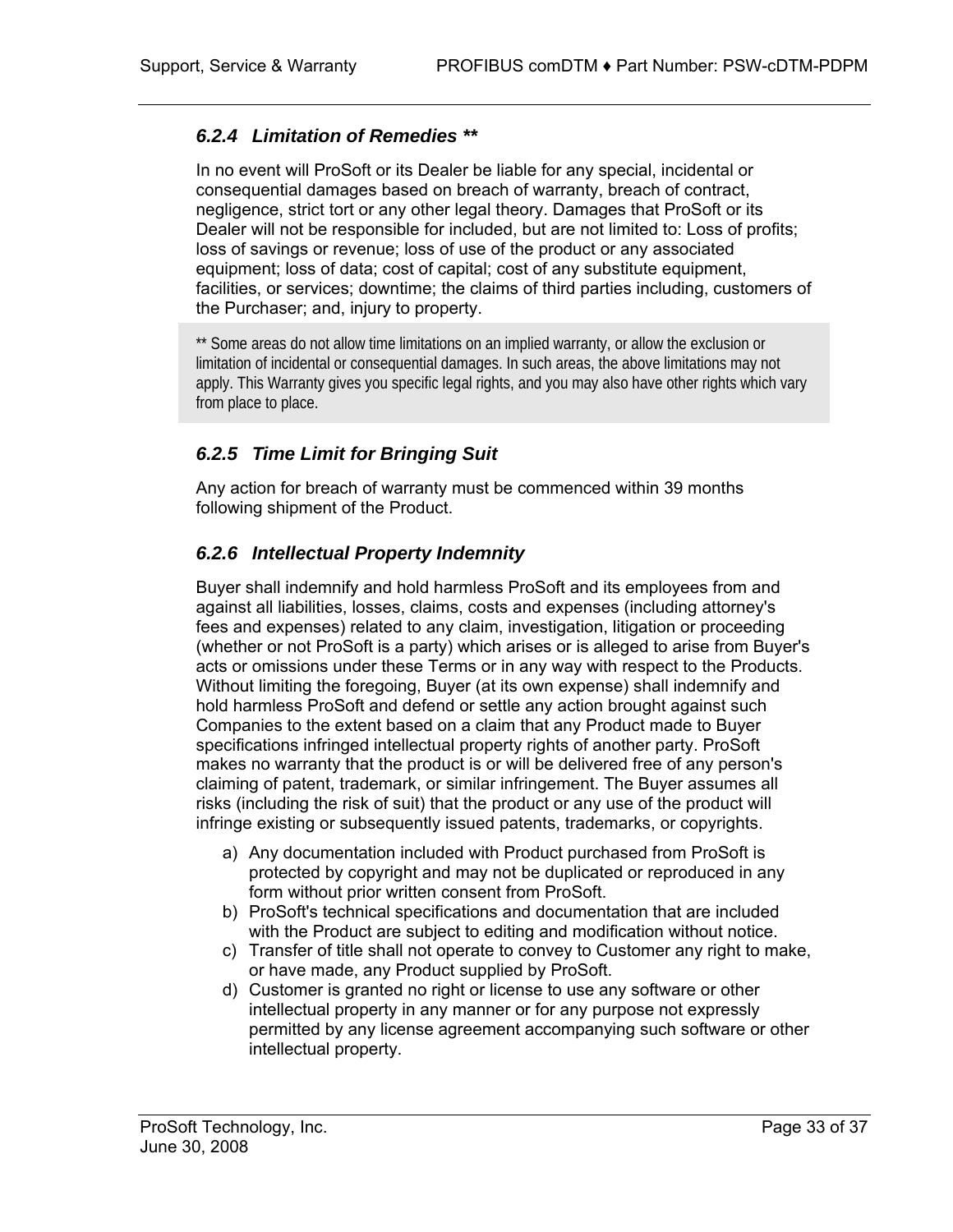- e) Customer agrees that it shall not, and shall not authorize others to, copy software provided by ProSoft (except as expressly permitted in any license agreement accompanying such software); transfer software to a third party separately from the Product; modify, alter, translate, decode, decompile, disassemble, reverse-engineer or otherwise attempt to derive the source code of the software or create derivative works based on the software; export the software or underlying technology in contravention of applicable US and international export laws and regulations; or use the software other than as authorized in connection with use of Product.
- f) **Additional Restrictions Relating To Software And Other Intellectual Property**

In addition to compliance with the Terms of this Warranty, Customers purchasing software or other intellectual property shall comply with any license agreement accompanying such software or other intellectual property. Failure to do so may void this Warranty with respect to such software and/or other intellectual property.

## *6.2.7 Disclaimer of all Other Warranties*

The Warranty set forth in What Is Covered By This Warranty (page [31\)](#page-30-1) are in lieu of all other warranties, express or implied, including but not limited to the implied warranties of merchantability and fitness for a particular purpose.

## *6.2.8 No Other Warranties*

Unless modified in writing and signed by both parties, this Warranty is understood to be the complete and exclusive agreement between the parties, suspending all oral or written prior agreements and all other communications between the parties relating to the subject matter of this Warranty, including statements made by salesperson. No employee of ProSoft or any other party is authorized to make any warranty in addition to those made in this Warranty. The Customer is warned, therefore, to check this Warranty carefully to see that it correctly reflects those terms that are important to the Customer.

## *6.2.9 Allocation of Risks*

This Warranty allocates the risk of product failure between ProSoft and the Customer. This allocation is recognized by both parties and is reflected in the price of the goods. The Customer acknowledges that it has read this Warranty, understands it, and is bound by its Terms.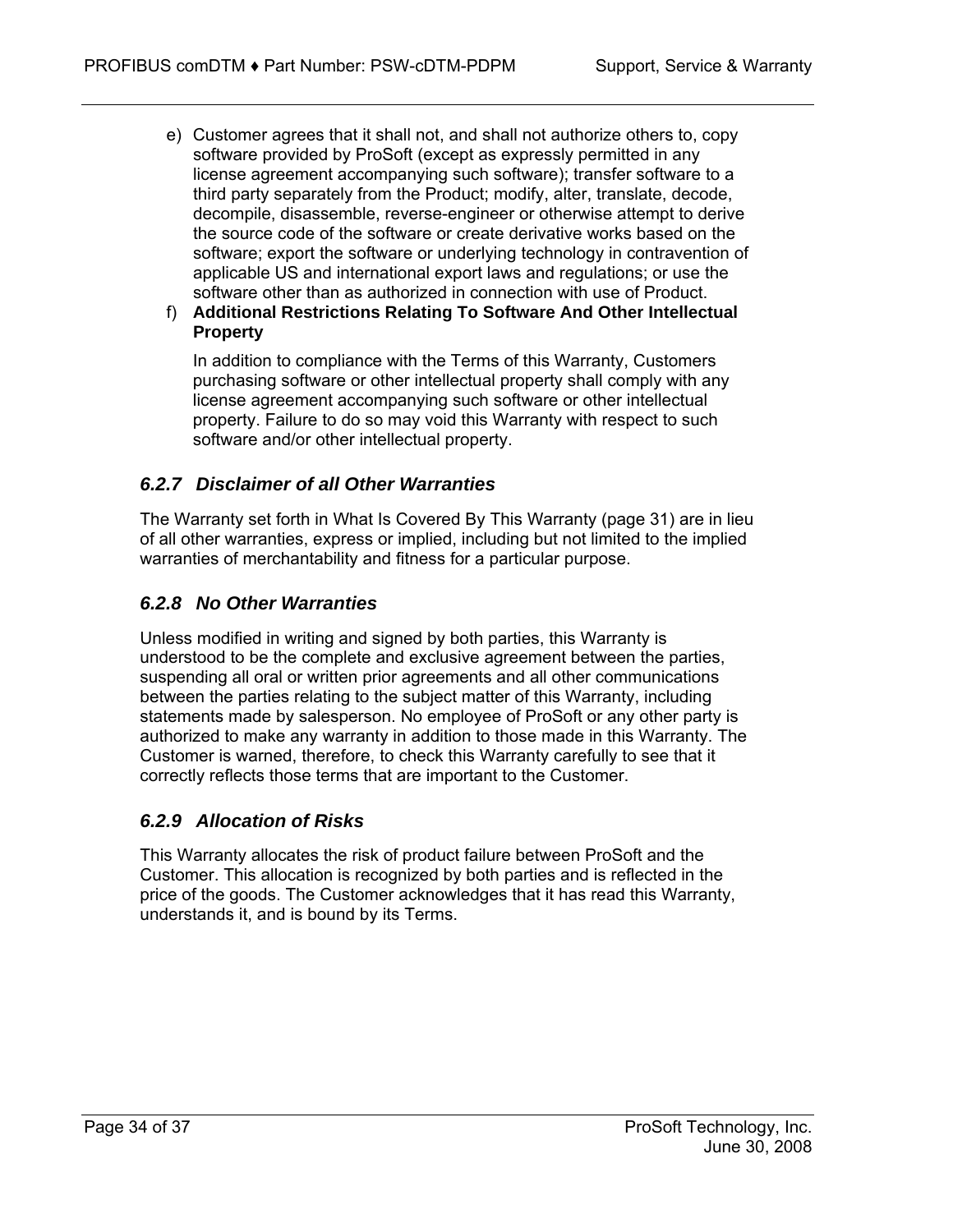## *6.2.10 Controlling Law and Severability*

This Warranty shall be governed by and construed in accordance with the laws of the United States and the domestic laws of the State of California, without reference to its conflicts of law provisions. If for any reason a court of competent jurisdiction finds any provisions of this Warranty, or a portion thereof, to be unenforceable, that provision shall be enforced to the maximum extent permissible and the remainder of this Warranty shall remain in full force and effect. Any cause of action with respect to the Product or Services must be instituted in a court of competent jurisdiction in the State of California.

## **6.3 How to Contact Us: Technical Support**

<span id="page-34-0"></span>

| Internet | Web Site: http://www.prosoft-technology.com/support<br>(http://www.prosoft-technology.com/support) |
|----------|----------------------------------------------------------------------------------------------------|
|          | E-mail address: support@prosoft-technology.com<br>(mailto:support@prosoft-technology.com)          |

**Asia Pacific** 

+603.7724.2080, support.asia@prosoft-technology.com ([mailto:support.asia@prosoft-technology.com\)](mailto:support.asia@prosoft-technology.com)

Languages spoken include: Chinese, English

**Europe (location in Toulouse, France)** 

+33 (0) 5.34.36.87.20, support.EMEA@prosoft-technology.com ([mailto:support.emea@prosoft-technology.com\)](mailto:support.emea@prosoft-technology.com) 

Languages spoken include: French, English

**North America/Latin America (excluding Brasil) (location in California)** 

+1.661.716.5100, support@prosoft-technology.com ([mailto:support@prosoft](mailto:support@prosoft-technology.com)[technology.com\)](mailto:support@prosoft-technology.com)

Languages spoken include: English, Spanish

*For technical support calls within the United States, an after-*hours *answering system allows pager access to one of our qualified technical and/or application support engineers at any time to answer your questions.*

**Brasil (location in Sao Paulo)** 

+55-11-5084-5178 , eduardo@prosoft-technology.com ([mailto:eduardo@prosoft](mailto:eduardo@prosoft-technology.com)[technology.com\)](mailto:eduardo@prosoft-technology.com)

Languages spoken include: Portuguese, English